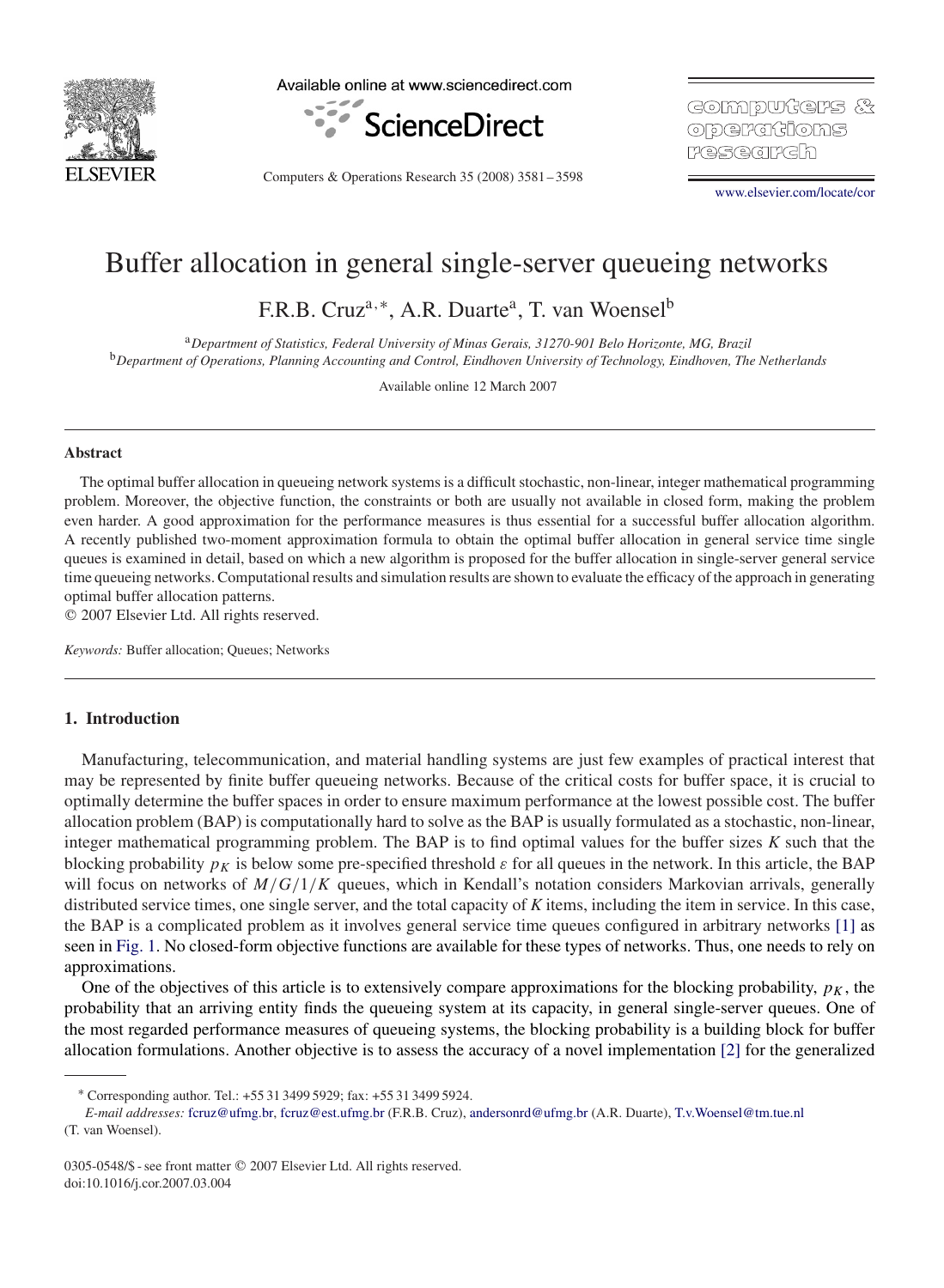<span id="page-1-0"></span>

Fig. 1. Queueing network in an arbitrary topology.

expansion method (GEM), a well-known method for performance evaluation of finite queueing networks, applied to networks of  $M/G/1/K$  queues. Finally, the third objective is to propose a simple algorithm for the BAP in arbitrarily configured, finite buffer, single-server queueing networks. This will then result in insights into this challenging network design problem.

This article is organized as follows. In Section 2, the BAP is defined as a non-linear mathematical programming formulation and a short literature review is presented on the different algorithms developed in the past for similar problems. Some of the most effective approximations for  $p<sub>K</sub>$  are extensively compared in Section 3. In Section 4, the performance evaluation algorithm for finite queueing networks is described and its accuracy is tested. Then, Section 5 describes the proposed algorithm to solve the BAP. Computational results evaluating the efficacy of the new buffer allocation algorithm are discussed in Section 6. Finally, Section 7 closes the article with final comments and topics for future research in the area.

#### **2. Buffer allocation problem**

#### *2.1. Problem formulation*

The BAP is concerned with how much space needs to be allocated in order to guarantee that the probability of loosing clients (or delaying them) is below a certain threshold. In its simplest definition the BAP seeks the lowest integer  $K > 0$ such that  $p_K \leq \varepsilon$  for some acceptable threshold  $\varepsilon \in (0, 1)$ . It is assumed that the system utilization  $\rho$  (that is, the ratio between the arrival rate and the service rate,  $\rho = \lambda/\mu$  is below 1.0, because an optimum may not exist for *K* if  $\rho \ge 1.0$ (see Kimura [\[3\]\)](#page-16-0).

The BAP may be defined by a multi-objective non-linear mathematical programming formulation with integer decision variables  $x_i \equiv K$ , for the *i*th  $M/G/1/K$  queue. However, in this article the following single objective formulation will be considered:

$$
Z = \min \sum_{i} x_i \tag{1}
$$

s.t.

$$
\Theta(\mathbf{x}) \geqslant \Theta^{\min},\tag{2}
$$

$$
x_i \in \mathbb{N}, \quad \forall i,
$$

which minimizes the total buffer allocation to the network,  $\sum_i x_i$ , subject to providing a minimum total throughput  $\Theta^{\min}$ . In this formulation,  $\Theta^{\min}$  is some threshold throughput, not superior to the total external arrival rate,  $A = \sum_i A_i$ , and  $x_i$  is the buffer *K* allocation to the *i*th  $M/G/1/K$  queue, including those in service. Although similar to a linear integer mathematical programming problem, the formulation does not model directly the buffer allocation because  $\Theta(x)$  is a function hard to define, involving the arrival rates, the service rates, and other parameters and variables in the queueing network.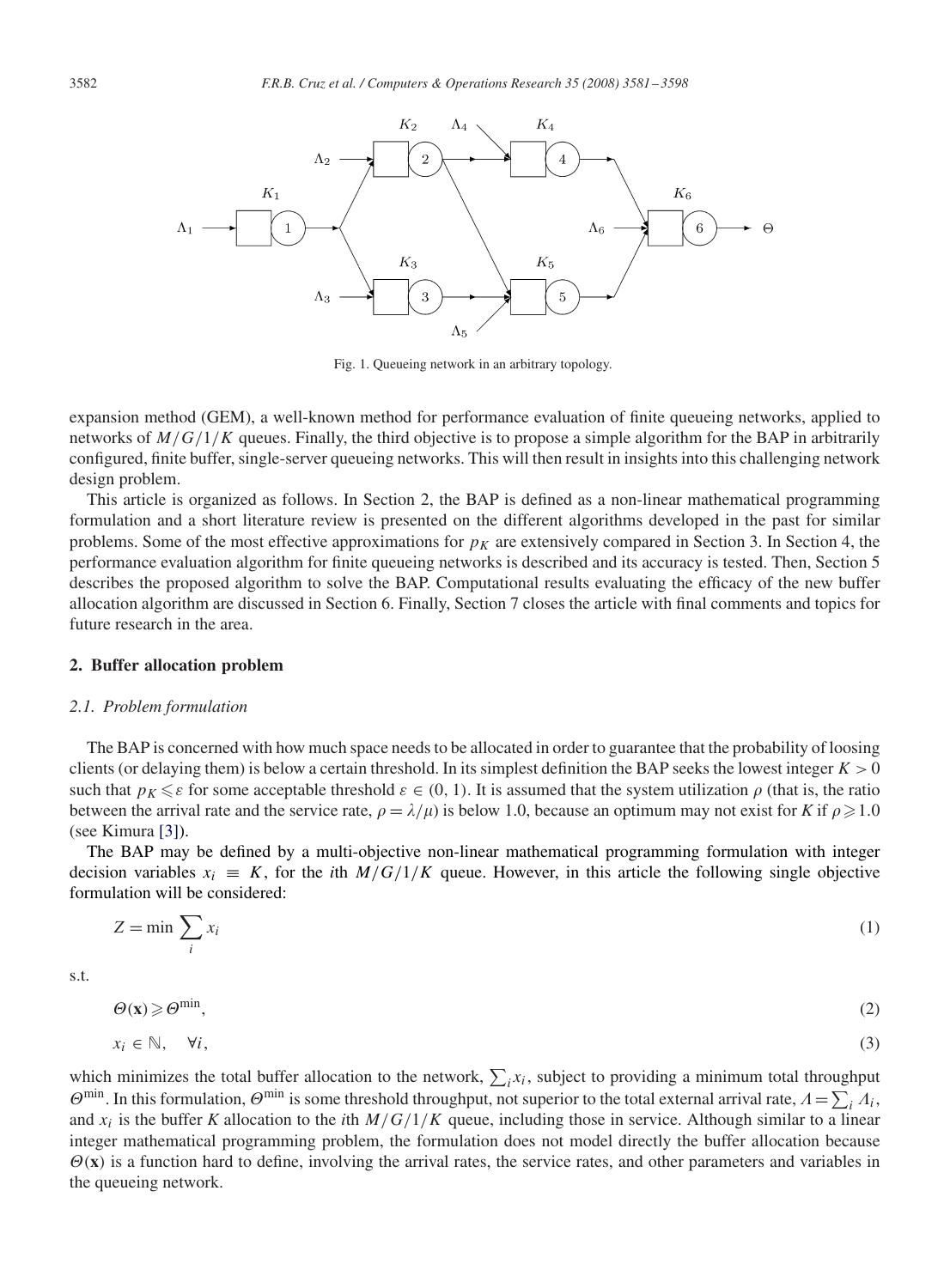# *2.2. Literature overview*

The BAP literature can roughly be divided into four methodological approaches: simulation methods, metaheuristics, dynamic programming, and search methods. In the following paragraphs, a short overview of these approaches will be presented.

The *simulation* methods aim to represent the actual systems by means of robust assumptions. In other words, general probability distributions are used to model the various aspects of the system, such as inter-arrival times, batch size of the arrivals, service times, among others. Simulation methods are usually very general and efficient but the price paid is a great computational effort that may reduce the size of treatable instances. However, successful uses of simulation methods have been reported by researchers, such as, for instance, Soyster et al. [\[4\],](#page-16-0) for series queueing networks, and Baker et al. [\[5\],](#page-16-0) for general topologies.

*Metaheuristics* are very popular methods nowadays, mainly because of the increasing computational capacity available. Typical techniques that fall into this area include simulated annealing, tabu search, and more recently, generic algorithms. The advantages of metaheuristics are the absence of all those restrictive assumptions usually required by the traditional methods and the ability of avoiding local optima traps in the seek of the global optimum. The disadvantage is that usually the metaheuristics must be tailored to the special structure of the problem. Among others, a successful case of use was reported by Spinellis et al. [\[6\],](#page-16-0) for buffer allocation in tandem networks of  $M/M/c/K$  queues.

*Dynamic programming* is another powerful and reasonable approach for the BAP. Usually the exponential space complexity of dynamic programming methods reduces their applicability to very small size instances. However, the approach has been proved successful in many cases. For instance, Kubat and Sumita [\[7\]](#page-16-0) and Yamashita and Altiok [\[8\]](#page-16-0) reported results for networks of M/M/1 queues in series and Yamashita and Onvural [\[9\],](#page-16-0) for general topologies.

Finally, there are the *search methods*, which try to solve the problems avoiding the combinatorial explosion of possible solutions by choosing those solutions that are close to the optimum results. Their main disadvantage is their restrictive assumptions, such as concavity and convexity, that may limit the applicability. In the past, search methods were also successful in solving the BAP. In series topologies, the BAP was solved by search methods by Altiok and Stidham [\[10\],](#page-16-0) for networks of  $M/M/1/K$  queues, and by Hillier and So [\[11\],](#page-16-0) for  $M/E_k/1/K$  queues. In general topologies, for instance, there are results reported by MacGregor Smith and Chikhale [\[12\]](#page-16-0) and MacGregor Smith and Daskalaki [\[13\],](#page-16-0) for  $M/M/1/K$  queues.

For networks of single-server general service time queues configured in general topologies, which is the main object of this article, there are not many results besides those reported by MacGregor Smith and Cruz [\[1\]](#page-16-0) with a methodology based on Powell's algorithm. The algorithm proposed in this article also falls into this category of search methods but is considerably simpler and easier to implement, compared e.g. to MacGregor Smith and Cruz [\[1\].](#page-16-0)

## **3. Blocking probability**

Accurate approximations for the blocking probability for  $M/G/1/K$  systems,  $p<sub>K</sub>$ , will be presented in the following paragraphs. They are based on finite Markovian systems,  $M/M/1/K$ , but approximations based on infinite queueing systems are also common. The relevance of accurate approximations for the BAP is apparent when we take into account that the throughput in a single queue is the following function of the arrival rate and the blocking probability:

$$
\theta = \lambda(1 - p_K).
$$

#### *3.1. Markovian systems*

The blocking probability expression for a finite Markovian system is well known [\[14\]](#page-16-0)

$$
p_K = \frac{(1 - \rho)\rho^K}{1 - \rho^{K+1}}\tag{4}
$$

for  $\rho \neq 1$ , being possible then to express *K* in terms of  $\rho$ , the system utilization, and  $p_K$ , the blocking probability, as follows:

$$
K = \left\lceil \frac{\ln(p_k/(1 - \rho + p_k \rho))}{\ln(\rho)} \right\rceil, \tag{5}
$$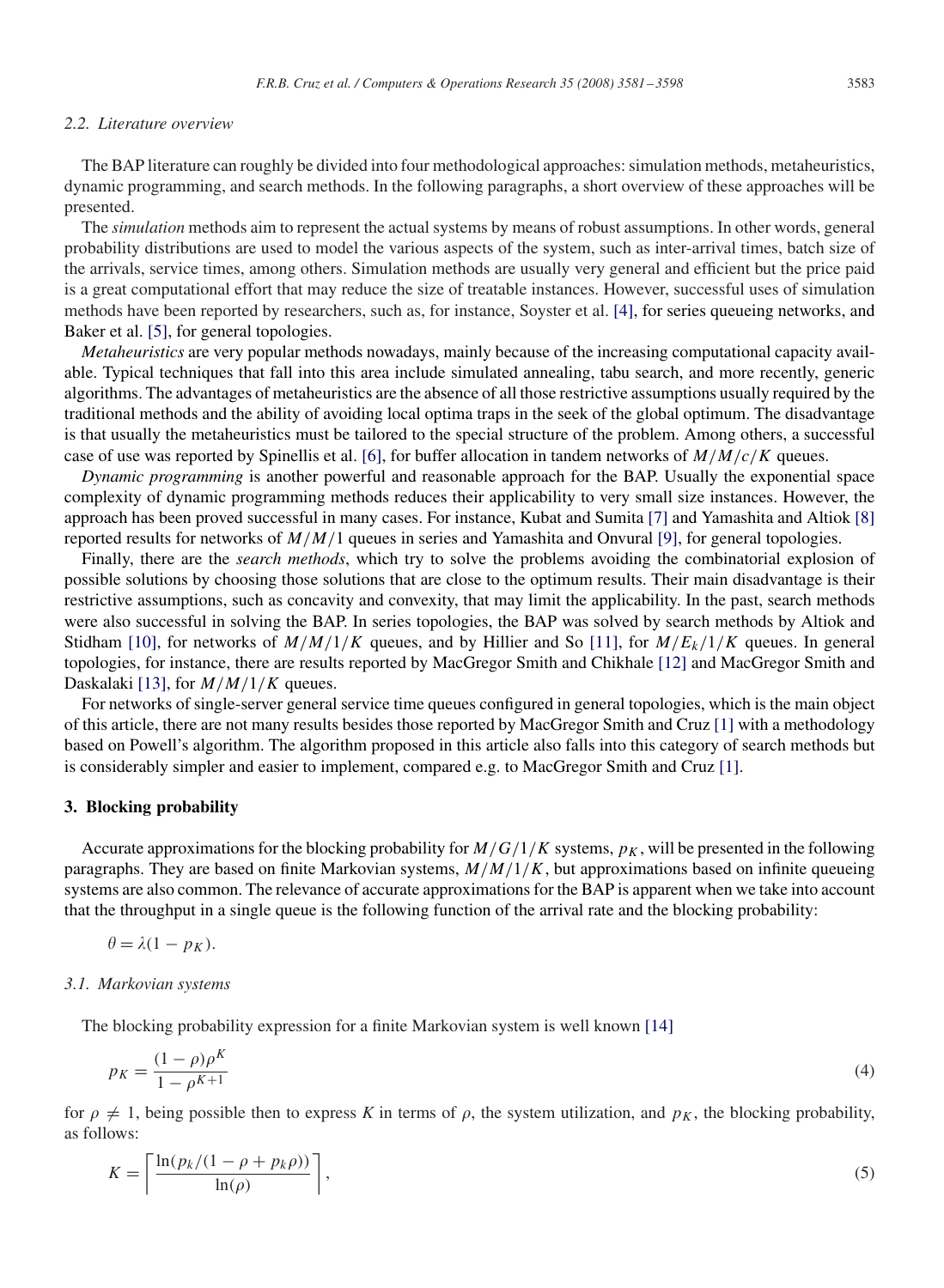in which  $\lceil x \rceil$  is the lowest integer not inferior to *x*, and the blocking probability may be expressed in terms of the threshold throughput,  $\Theta^{\min}$ , and the arrival rate,  $\lambda$ , as

$$
p_K \leq 1 - \frac{\Theta^{\min}}{\lambda}.
$$

Expression (5) is not only useful for the optimal buffer allocation for individual Markovian queues but it is also useful for networks of general service time queueing systems, as shortly it will be apparent.

## *3.2. Gelenbe's approximation*

Generally speaking, approximations developed in the past for the blocking probability are based on infinite queues. Actually, many of them could be adapted for  $M/G/1/K$  queues. A survey by Makens [\[15\],](#page-16-0) for instance, analyzed five different approximations and concluded that Gelenbe's formula [\[16\]](#page-16-0) was efficient for the majority of the cases tested. Gelenbe's approximation is based on an approximation of the discrete queueing process by a continuous diffusion process. The blocking probability is given by

$$
p_k = \frac{\lambda(\mu - \lambda)e^{-2((\mu - \lambda)(k-1))/(\lambda c_a^2 + \mu c_s^2)}}{(\mu^2 - \lambda^2 e^{-2((\mu - \lambda)(k-1))/(\lambda c_a^2 + \mu c_s^2)})},
$$
(6)

in which  $\lambda$  is the arrival rate,  $\mu$ , the service rate,  $c_a^2 = \text{Var}(T_a)/E(T_a)^2$  is the squared coefficient of variation of the inter-arrival time,  $T_a$ , and  $c_s^2 = \text{Var}(T_s)/E(T_s)^2$  is the squared coefficient of variation of the service time,  $T_s$ . From Eq. (6), it is possible to explicitly get the optimal buffer allocation

$$
K = \frac{2\lambda - 2\mu + \ln((p_K\mu^2)/(\lambda(-\lambda + \mu + p_K\lambda)))\lambda c_a^2 + \ln((p_K\mu^2)/(\lambda(-\lambda + \mu + p_K\lambda)))\mu c_s^2}{2(\lambda - \mu)}.
$$
\n<sup>(7)</sup>

Taking both the squared coefficients of variation of the inter-arrival time and the service time equal to 1,  $c_a^2 = c_s^2 = 1$ , Eq. (7) results in the optimal buffer allocation of Markovian single queues,  $M/M/1/K$ . Notice that the resulting expression will not be exactly the  $M/M/1/K$  formula, Eq. (5), because Gelenbe's expression is an approximation. However, as noticed by Makens [\[15\]](#page-16-0) and by MacGregor Smith and Cruz [\[1\],](#page-16-0) Gelenbe's expression is accurate for Markovian system, while is not accurate for deterministic service time systems,  $M/D/1/K$ .

#### *3.3. Two-moment approximation*

The two-moment approximation scheme is based on a weighted combination of some approximation for the optimal buffer expressions for Markovian systems,  $M/M/1/K$ , denoted by  $K_{\varepsilon}^{M}$ , and for deterministic service time systems,  $M/D/1/K$ , denoted by  $K_{\varepsilon}^D$ . Tijms' formula [\[17\]](#page-16-0) is one two-moment approximation that has been shown to be very good in practice. It is given by

$$
K_{\varepsilon}^{\text{Tijms}}(c_s^2) = c_s^2 K_{\varepsilon}^{\text{M}} + (1 - c_s^2) K_{\varepsilon}^{\text{D}}
$$
\n(8)

for  $c_s^2 \ge 0$ . Clearly, Tijms' formula is exact for the extreme cases, i.e.,  $c_s^2 = 0$  and  $c_s^2 = 1$ , if exact expressions are known for  $\tilde{K}_{\varepsilon}^{\text{M}}$  and  $K_{\varepsilon}^{\text{D}}$ .

Kimura's formula [\[18\]](#page-16-0) is another good two-moment approximation, which is a little simpler as it uses as a basis only an approximation for the optimal pure buffer expression of Markovian systems

$$
B_{\varepsilon}^{\text{Kimura}}(c_s^2) = B_{\varepsilon}^{\text{M}} + \text{NINT}\left[\frac{(c_s^2 - 1)}{2}\sqrt{\rho}B_{\varepsilon}^{\text{M}}\right],\tag{9}
$$

in which  $NINT[x]$  is the nearest integer to x. Important to say about Kimura's formula is that it estimates the pure buffer without the space for the customers in service (that is,  $B = K - 1$ , for  $M/G/1/K$  systems), while Tijms' formula includes those in service.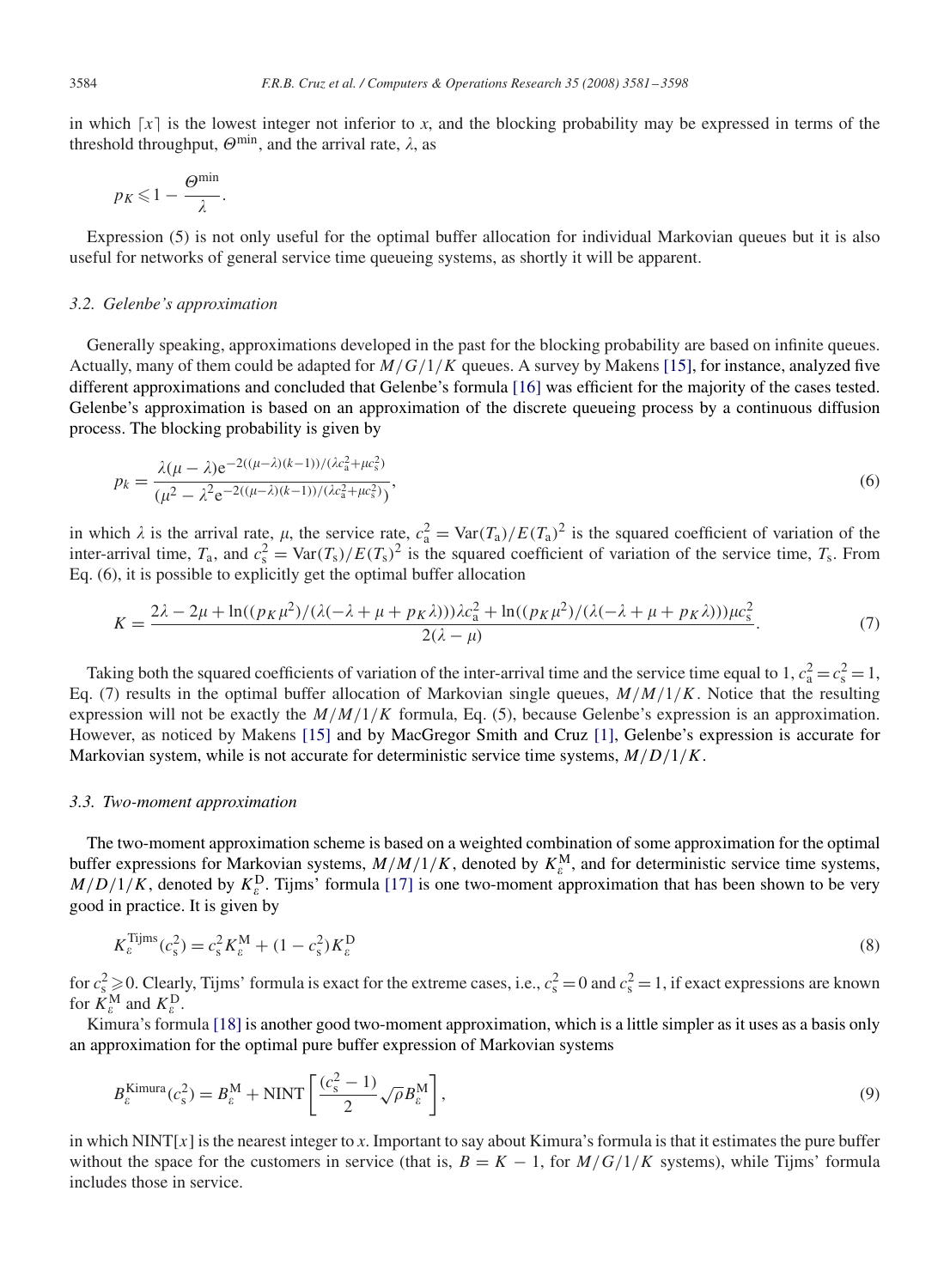<span id="page-4-0"></span>

Fig. 2. Comparisons for  $p<sub>K</sub>$  for Markovian systems.

Recently, MacGregor Smith [\[19\]](#page-16-0) proposed the following two-moment approximation for  $M/G/1/K$  queues, based on Kimura's formula

$$
B_{\varepsilon}^{\text{Smith}}(c_{\text{s}}^2) = \left[ \frac{\ln(p_K/(1-\rho+p_K\rho))}{\ln(\rho)} - 1 \right] + \frac{(c_{\text{s}}^2 - 1)}{2} \sqrt{\rho} \left[ \frac{\ln(p_K/(1-\rho+p_K\rho))}{\ln(\rho)} - 1 \right],
$$
(10)

in which expression (5), subtracted by the space for the single server, is used as the estimate for the optimal pure buffer allocation of Markovian systems,  $B_{\varepsilon}^M$ . Now, factoring the terms of the approximation, the following simplified expression for the optimal buffer size in  $M/G/1/K$  is given:

$$
B_{\varepsilon}^{\text{Smith}}(c_s^2) = \frac{[\ln(p_K/(1 - \rho + p_K \rho)) - \ln(\rho)](2 + \sqrt{\rho}c_s^2 - \sqrt{\rho})}{2\ln(\rho)}.
$$
\n(11)

Notice also that Eq. (11) yields the same expression as Eq. (5), if  $c_s^2 = 1$  and the space for the server is added. Additionally, as a side effect of Eq. (11), it is possible to obtain a closed-form approximate expression for the blocking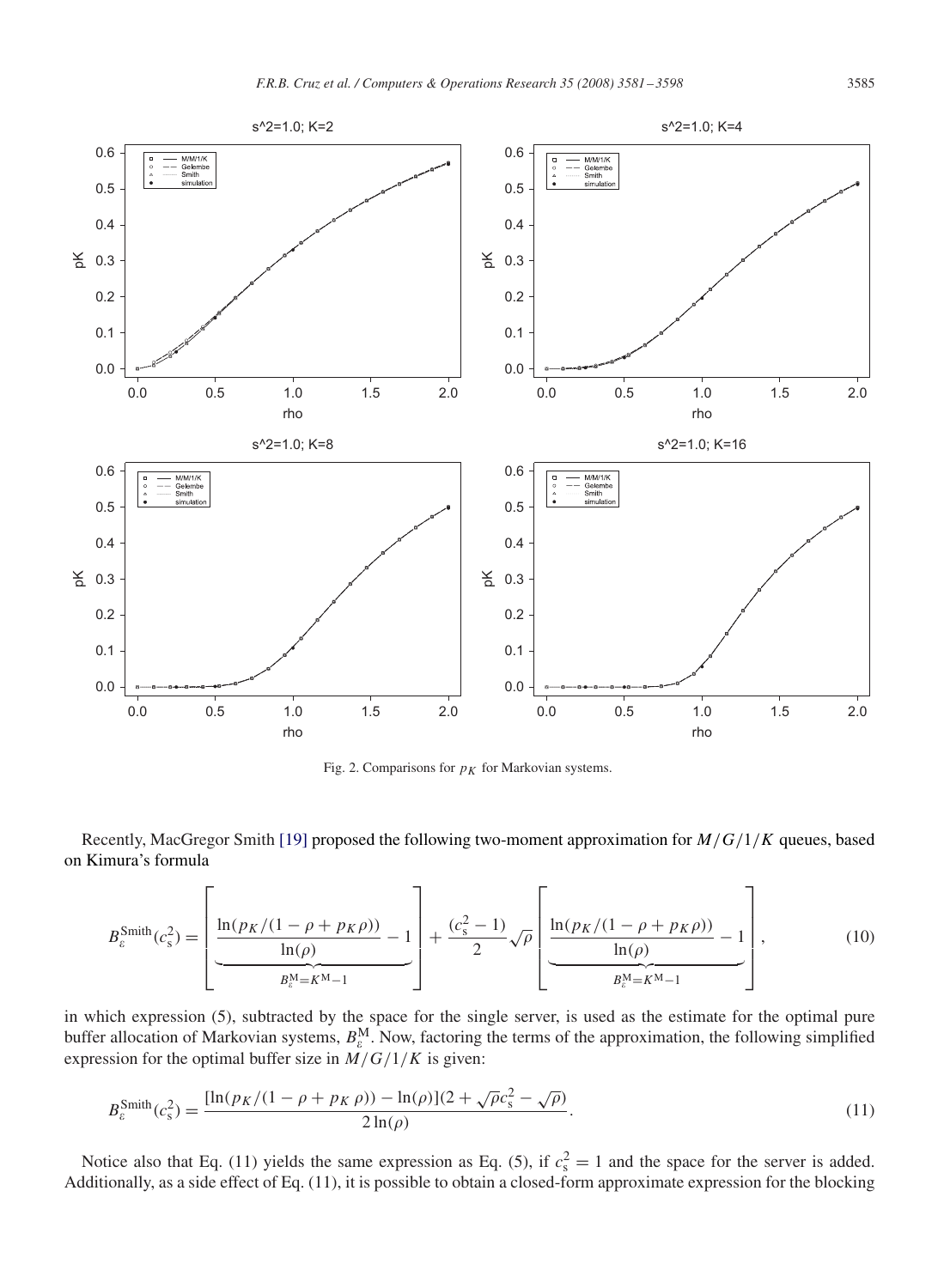<span id="page-5-0"></span>

Fig. 3. Comparisons for  $p<sub>K</sub>$  for hypoexponential systems with  $c<sub>s</sub><sup>2</sup> = 0.5$ .

probability of single  $M/G/1/K$  queues

$$
p_K = \frac{\rho^{((2+\sqrt{\rho}c_s^2 - \sqrt{\rho} + 2(K-1))/(2+\sqrt{\rho}c_s^2 - \sqrt{\rho}))}(-1+\rho)}{\rho^{(2(2+\sqrt{\rho}c_s^2 - \sqrt{\rho} + (K-1))/(2+\sqrt{\rho}c_s^2 - \sqrt{\rho}))} - 1}.
$$
\n(12)

As it will be seen in the following sections, Eq. (12) will be useful for computing performance measures of queueing networks of  $M/G/1/K$  systems.

# *3.4. Computational experiments*

A series of computational experiments was performed to test the efficacy of the blocking probabilities given by the Markovian formula, Eq. (4), Gelenbe's formula, Eq. (6), and MacGregor Smith's formula, Eq. (12). For the buffer sizes the values  $K = \{2, 4, 8, 16\}$  were considered. For each one of the buffer sizes, Markovian,  $c_s^2 = 1.0$ , hypoexponential,  $c_s^2 = 0.5$ , and hyperexponential service time systems,  $c_s^2 = 2.0$ , were tested. Because no exact blocking probabilities are available, the results are compared with simulation, using Gamma distributions for the service times and 20,000 simulated time units to approach steady state. ARENA was the simulation system employed (for details, see Kelton et al. [\[20\]\)](#page-16-0). The simulation results presented are averages from 30 replications. The mean standard errors are too small to be noticed in the graphs presented in Figs. 2–4. Some studies have been published for  $M/G/1/K$  single queues [1,19] but not at the extend seen in this article.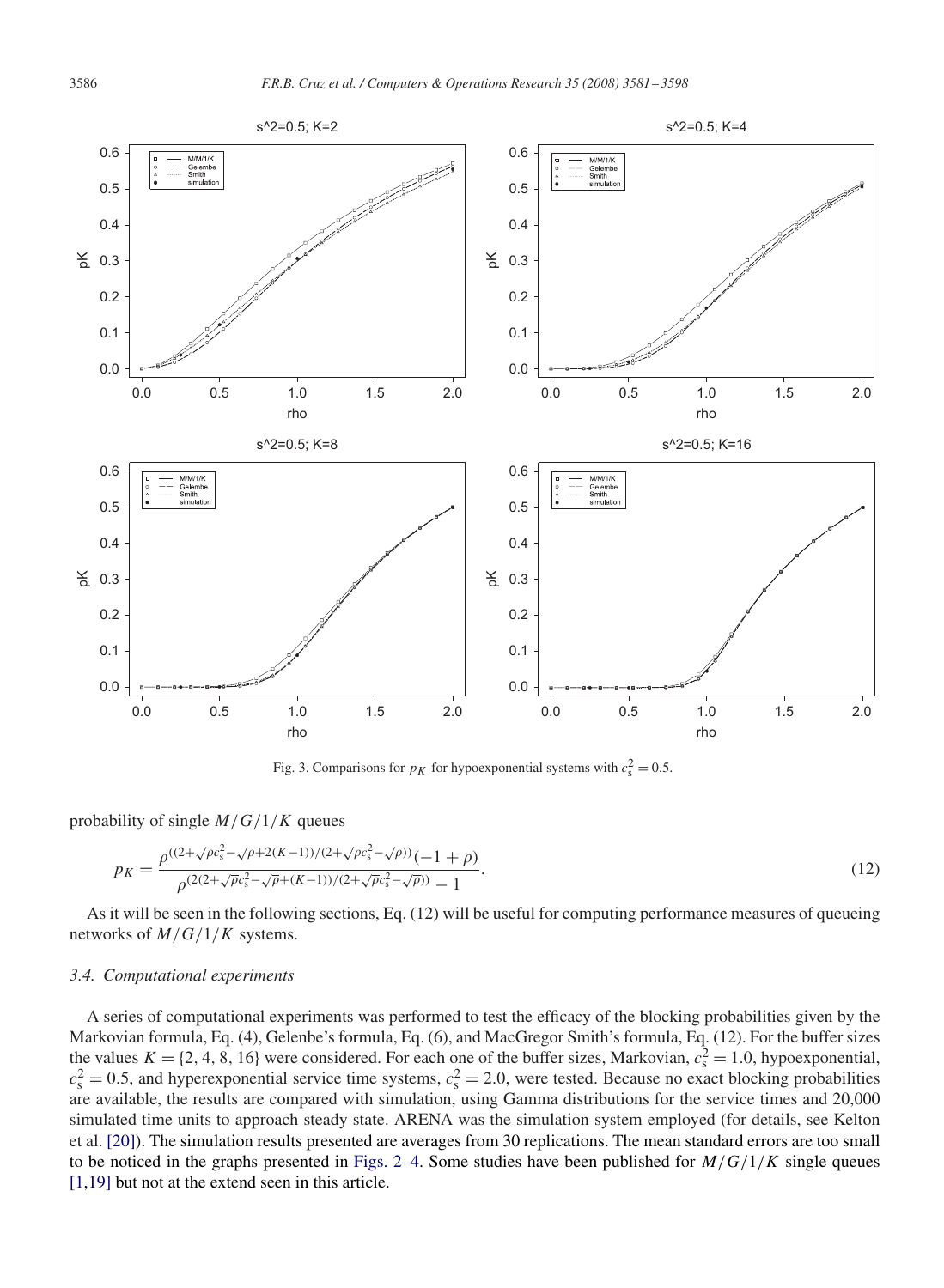

<span id="page-6-0"></span>

Fig. 4. Comparisons for  $p<sub>K</sub>$  for hyperexponential systems with  $c<sub>s</sub><sup>2</sup> = 2.0$ .

## *3.4.1. Markovian systems*

Results for the first set of experiments, done for Markovian systems, that is,  $c_s^2 = 1.0$ , are presented in [Fig. 2.](#page-4-0) These experiments were performed to validate the implementations as all of them should yield the same results, which they indeed do in most of the cases. Actually, only for  $K = 2$  and  $\rho < 1.0$  divergences were noticed involving Gelenbe's formula. Notice that as K increases the blocking probabilities get close to zero when  $\rho < 1.0$ , which is a logical and expected behavior.

# *3.4.2. Hypoexponential systems*

The results for hypoexponential systems, with  $c_s^2 = 0.5$ , are available in [Fig. 3.](#page-5-0) For hypoexponential systems the Markovian approximation is an upper bound for the blocking probabilities, as it always overestimates the simulation results, assumed here as reference. Thus, it is clear that by simply using Markovian approximations for hypoexponential systems one will tend to allocate larger buffer spaces than necessary.

Taking again the simulations as reference, Gelenbe's approximation underestimates the blocking probabilities when the system utilization is below unity but tends to overestimate them otherwise. On the other hand, MacGregor Smith's approximation seems to be more accurate than Gelenbe's approximation and less dependent on  $\rho$ . For large buffer sizes, the blocking probabilities tend to be zero for those cases in which the system utilization is below unity,  $\rho < 1.0$ . However, it is noticeable that although the approximations may disagree considerably for small buffer sizes they all tend to produce similar estimates as the buffer size increases.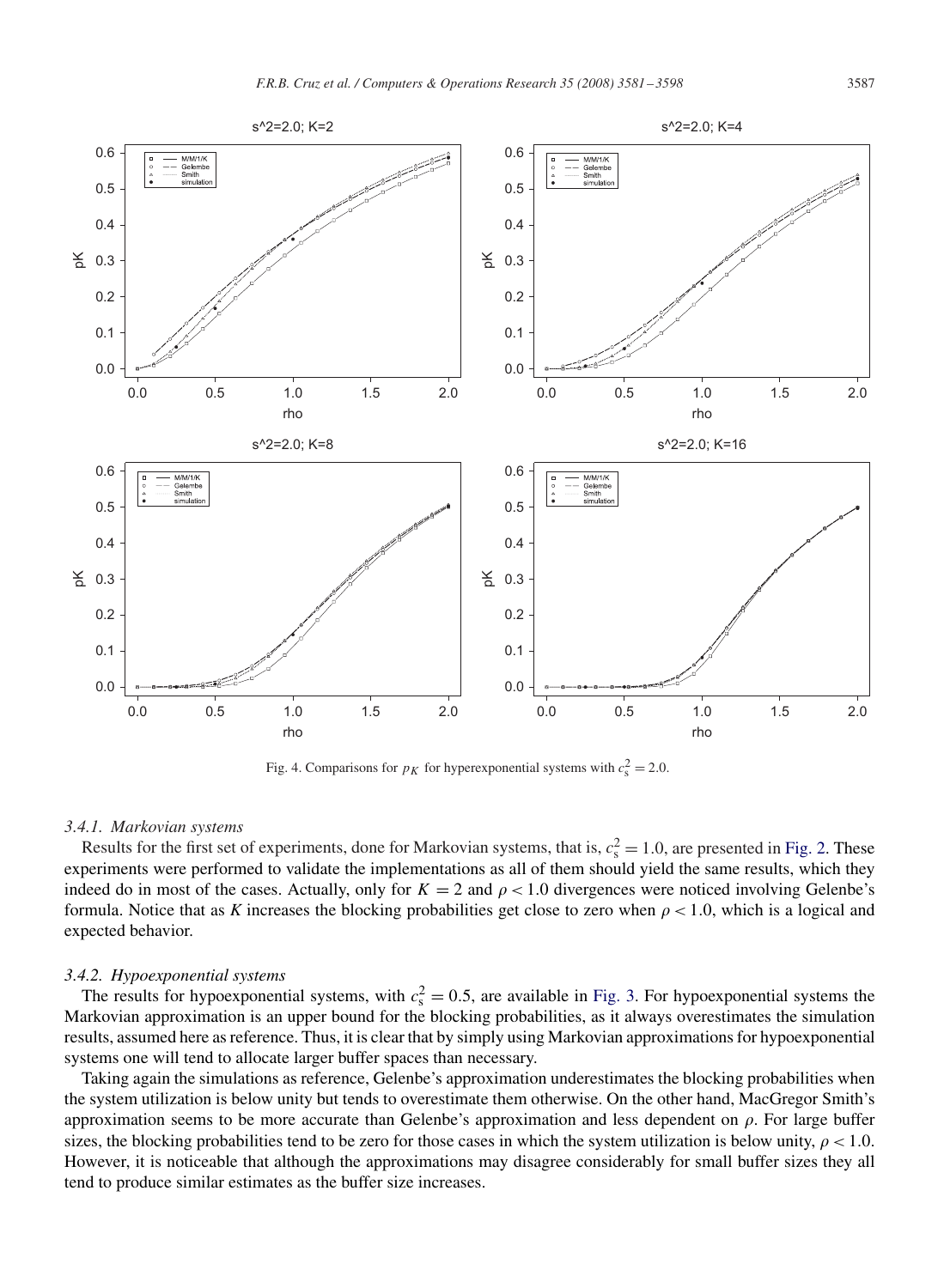#### *3.4.3. Hyperexponential systems*

Results for hyperexponential systems, with  $c_s^2 = 2.0$ , are presented in [Fig. 4.](#page-6-0) The Markovian approximations may be seen as a lower bound for the blocking probabilities, as their values always underestimate the simulation results, taken here as references. The inadequacy of Markovian approximations for hyperexponential systems for optimal buffer allocation purposes is confirmed. In this case, one will allocate less buffer space than necessary.

In comparison with the simulations results, Gelenbe's approximations overestimate the blocking probabilities just in the most appropriate range of  $\rho$  (for system utilization less than unity,  $\rho < 1.0$ ). By its side, MacGregor Smith's approximation presents estimates close to the simulation results independent of  $\rho$ . As observed for hypoexponential systems, the blocking probabilities tend to be close to zero for system utilization below unity as the buffer size increases. Also similarly to hypoexponential systems, all approximations tend to agree for larger buffer size systems.

# **4. Performance evaluation algorithm**

#### *4.1. Generalized expansion method*

Notice that, in order to solve the optimization problem given by Eqs.  $(1)$ – $(3)$ , one will need an estimate for the throughput,  $\Theta(x)$ . An algorithm available is the GEM, successfully used in the past to estimate performance measures for arbitrarily configured finite queueing networks.

Well described in many articles, in particular in the recently published article by Kerbache and MacGregor Smith [\[21\],](#page-16-0) the GEM is basically a combination of node-by-node decomposition and repeated trials, in which each queue is analyzed separately and then corrections are made in order to take into account the interrelation between the queues in the network. The GEM uses type I blocking, that is, the upstream node gets blocked if the service on a customer is completed but it cannot move downstream due to the queue at the downstream node being full. This is sometimes referred to as blocking after service, which is prevalent in most production and manufacturing, transportation, and similar systems. The implementation used here in this work is based on a recently proposed implementation of the GEM by Cruz and MacGregor Smith [\[2\],](#page-16-0) suitable for light to moderate traffic, and, for the first time, used in networks of  $M/G/1/K$  queues. The algorithm may be seen in [Fig. 5.](#page-8-0)

The GEM starts by reading all relevant information from the network under analysis, including the set of vertexes in the networks, *V*, the set of arcs, *A*, and the routing matrix,  $P \equiv [p_{(i,j)}]$ , which defines the probabilities of an entity to choose one or another path. Following Kerbache and MacGregor Smith [\[21\],](#page-16-0) the GEM consists of creating for each finite queue following another finite queue (see [Fig. 6\)](#page-8-0), represented by vertex *j*, an auxiliary vertex  $h_j$ , modeled as an  $M/G/\infty$  queue. When an entity arrives at the system, vertex *j* may be blocked with probability  $p_{K_i}$ , or unblocked, with probability  $(1-p_{K<sub>i</sub>})$ . Under blocking, the entities are rerouted to vertex  $h<sub>i</sub>$  for a delay while node *j* is busy. Vertex  $h_j$  helps to accumulate the time an entity has to wait before entering vertex  $j$  and to compute the effective arrival rate to vertex *j*.

Thus, the algorithm chooses an arbitrary node, *j*, from set *V* but not from set *Q* (in which *Q* is the set of nodes already evaluated), such that for all arc  $(i, j) \in A$ , vertex *i* has been evaluated already. Then, vertex *j* has computed its blocking probability  $p_{K_j}$ , from Eq. (12), and its arrival rate, from  $\theta_j = \lambda_j \times (1-p_{K_j})$ ,  $\lambda_j = A_j + \sum_i \lambda_{ij}$ . These service rates are then forwarded as arrival rates to the downstream nodes (if they exist), and vertex *j* is included into set *Q*. For instance, in the network illustrated in [Fig. 1,](#page-1-0) a possible valid sequence to perform pre-evaluations is  $1 \rightarrow 2 \rightarrow 4 \rightarrow 3 \rightarrow 5 \rightarrow 6$ .

 $\sum_{\forall i|(i,j)\in A} \theta_i p_{ij}$ , for all  $j \in V$ . The re-evaluation step is a labeling algorithm working in reverse. For the network Notice that the GEM also includes a re-evaluation step, designed to guarantee flow conservation, that is,  $\theta_j \leq \lambda_j +$ presented in [Fig. 1,](#page-1-0) a possible valid sequence to perform the re-evaluations is  $6 \rightarrow 5 \rightarrow 4 \rightarrow 3 \rightarrow 2 \rightarrow 1$ , because a node can only be re-evaluated if all of its successors were re-evaluated already. The re-evaluation algorithm corrects the estimates by means of adjustments in the expected service time of each node *i*,  $E[T_s]_i$ . Further details will not be given in this article. The interested reader is referred to Cruz and MacGregor Smith [\[2\].](#page-16-0)

## *4.2. Computational experiments*

A series of computational experiments was performed to attest for the accuracy of the proposed implementation of the GEM for networks of  $M/G/1/K$  queues. However, only networks of  $M/G/1/2$  queues were considered because those are the most critical cases, since all approximations tend to agree for larger buffer systems, as shown in Section 3.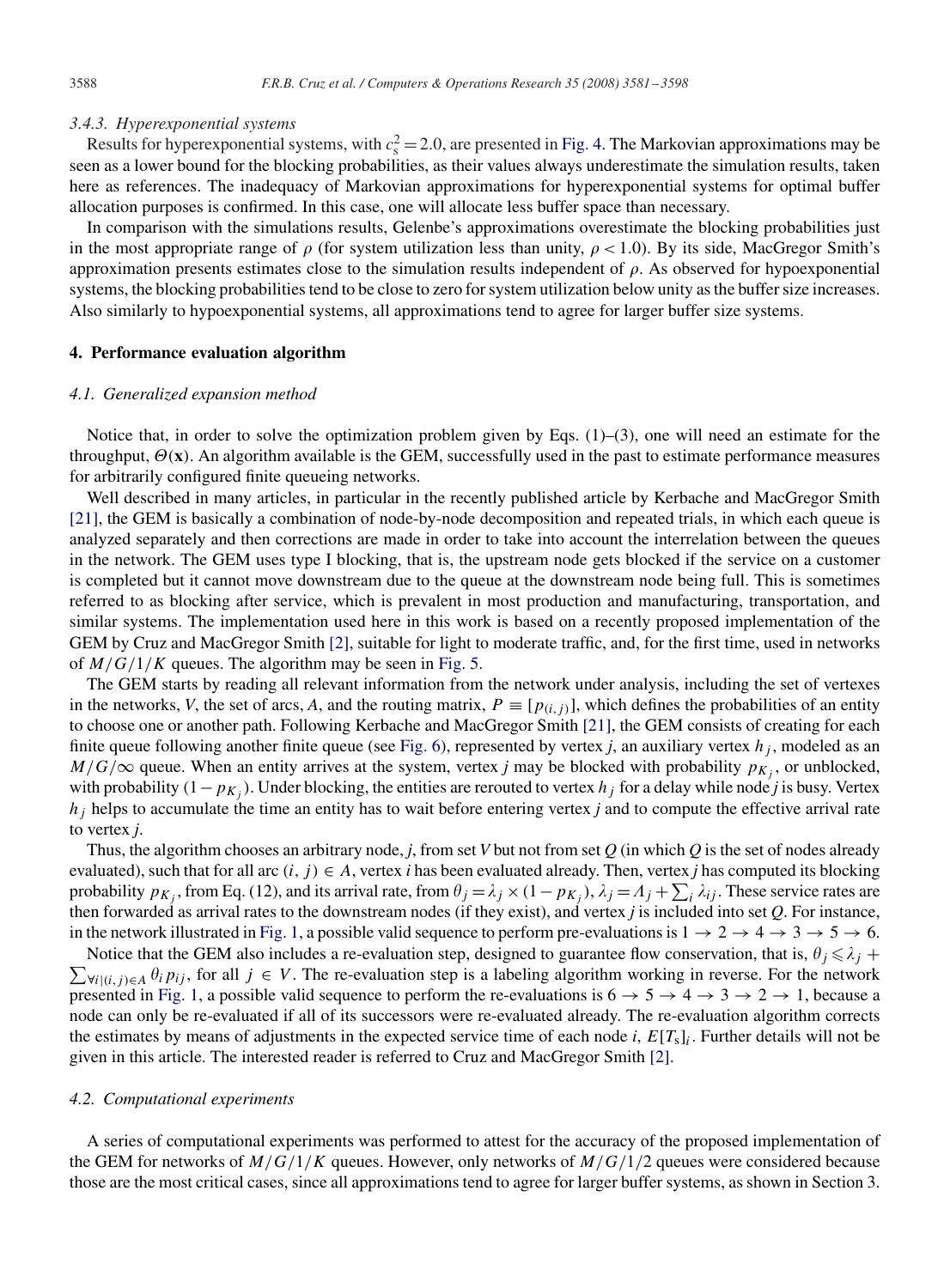```
algorithm
 read G(V, A, P), \Lambda, \mu, c_s^2\text{/}^* preevaluate all nodes \text{*}/\lambda_l \leftarrow \Lambda_l \; \forall \; l \in VQ \leftarrow \emptysetwhile Q \neq Vchoose j \in (V \setminus Q)if i \in Q, \forall (i, j) \in A then
               /* evaluate performance for node j*/\sum_{\text{compute }p_{K_j}}compute \theta_j = \lambda_j \times (1 - p_{K_j})/* forward information */for \forall l, such that (j, l) \in A do
                     \lambda_l \leftarrow \lambda_l + p_{(j,l)} \times \theta_jend for
               \! wpdate set Q ^*/Q \leftarrow Q \cup \{j\}end if
 end while
  /* reevaluate all nodes */Q \leftarrow \emptyset\ddot{\theta}_i^{\max} \leftarrow \infty, \ \forall i \in Vwhile Q \neq Vchoose i \in (V \setminus Q)if j \in Q, \forall (i, j) \in A then
               /* update performance measure */E[T_s]^*_{i} \leftarrow \min E[T_s]_iE[Is]_i \sim \frac{\text{min } L[Is]_i}{\text{s.t.}: \theta_i \leq \theta_i^{\text{max}}},<br>E[T_s]_i \geq 1/\mu_i<br>p_{K_i} \leftarrow f(\rho_i = \lambda_i/\mu_i^*; c_s^2), \text{Eq. (12)}\theta_i \leftarrow \lambda_i (1-p_{K_i})/* backpropagate to predecessors */for \forall k \in \{k' | (k', i) \in A\} then
                     update \theta_k^{\max}end for
               \!^* label node as evaluated ^*/Q \leftarrow Q \cup \{k\}end if
  end while
  /* write final results */write p_{K_i},\, \theta_i,\, \forall\; i\in Vend algorithm
```
Fig. 5. Algorithm for performance evaluation.



Fig. 6. Generalized expansion method.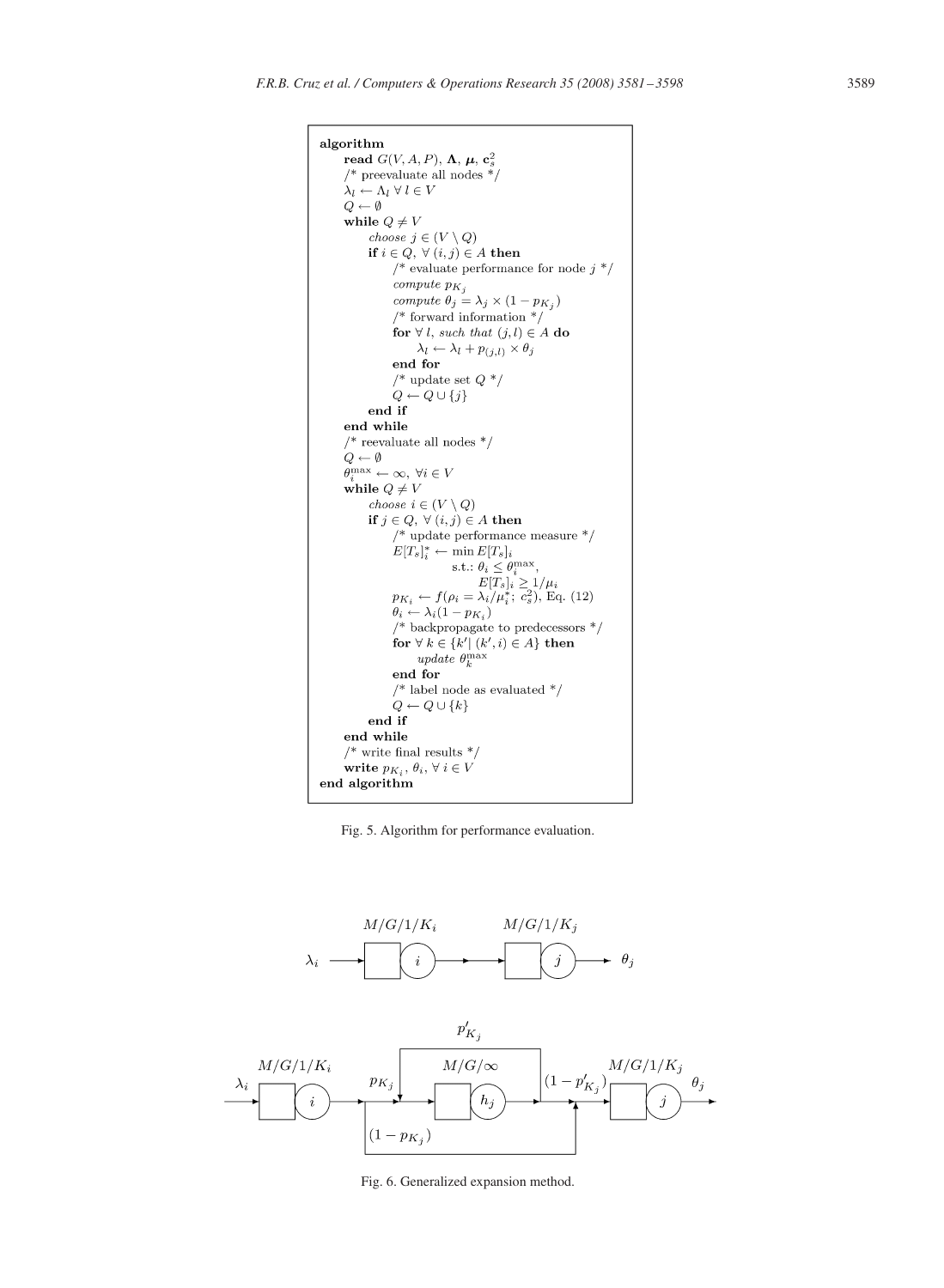<span id="page-9-0"></span>

| Table 1                                      |  |
|----------------------------------------------|--|
| Results for the generalized expansion method |  |

| $\rho$ | $c_{\rm s}^2$    | Node #1                                           |                   |                |                                                   | Node #2  |          |                              |      | Node #3  |                   |                  |      |      |
|--------|------------------|---------------------------------------------------|-------------------|----------------|---------------------------------------------------|----------|----------|------------------------------|------|----------|-------------------|------------------|------|------|
|        |                  | $\Delta\% \theta$<br><b>Analytical Simulation</b> |                   |                | $\Delta\% \theta$<br><b>Analytical Simulation</b> |          |          | <b>Analytical Simulation</b> |      |          | $\Delta\% \theta$ | CPU <sup>a</sup> |      |      |
|        |                  | $\theta$                                          | $\theta$          | $\delta$       |                                                   | $\theta$ | $\theta$ | $\delta$                     |      | $\theta$ | $\theta$          | $\delta$         |      |      |
|        | Series topology: | $\rightarrow$                                     | $\mathcal{D}$     | $\widehat{2)}$ | ③                                                 |          |          |                              |      |          |                   |                  |      |      |
| 0.1    | 0.5              | 0.9783                                            | 0.9928            | 0.0011         | 1.5                                               | 0.9783   | 0.9928   | 0.0011                       | 1.5  | 0.9783   | 0.9928            | 0.0011           | 1.5  | 1.63 |
|        | 1.0              | 0.9737                                            | 0.9910            | 0.0008         | 1.7                                               | 0.9737   | 0.9910   | 0.0008                       | 1.7  | 0.9737   | 0.9910            | 0.0008           | 1.7  | 1.68 |
|        | 2.0              | 0.9643                                            | 0.9873            | 0.0008         | 2.3                                               | 0.9643   | 0.9873   | 0.0008                       | 2.3  | 0.9643   | 0.9873            | 0.0008           | 2.3  | 1.68 |
| 0.2    | 0.5              | 1.8530                                            | 1.9477            | 0.0018         | 4.9                                               | 1.8530   | 1.9477   | 0.0018                       | 4.9  | 1.8530   | 1.9477            | 0.0018           | 4.9  | 3.38 |
|        | 1.0              | 1.8225                                            | 1.9348            | 0.0013         | 5.8                                               | 1.8225   | 1.9348   | 0.0013                       | 5.8  | 1.8225   | 1.9348            | 0.0013           | 5.8  | 3.42 |
|        | 2.0              | 1.7675                                            | 1.9072            | 0.0011         | 7.3                                               | 1.7675   | 1.9072   | 0.0011                       | 7.3  | 1.7675   | 1.9072            | 0.0011           | 7.3  | 3.38 |
| 0.4    | 0.5              | 3.1667                                            | 3.6389            | 0.0014         | 13.0                                              | 3.1667   | 3.6389   | 0.0014                       | 13.0 | 3.1667   | 3.6389            | 0.0014           | 13.0 | 6.75 |
|        | 1.0              | 3.0333                                            | 3.5522            | 0.0014         | 14.6                                              | 3.0333   | 3.5522   | 0.0014                       | 14.6 | 3.0333   | 3.5522            | 0.0014           | 14.6 | 6.62 |
|        | 2.0              | 2.8324                                            | 3.3890            | 0.0019         | 16.4                                              | 2.8324   | 3.3890   | 0.0019                       | 16.4 | 2.8324   | 3.3890            | 0.0019           | 16.4 | 6.42 |
|        |                  |                                                   | 0.6               | $\widehat{2}$  |                                                   |          |          |                              |      |          |                   |                  |      |      |
|        | Split topology:  |                                                   | 0.4               |                |                                                   |          |          |                              |      |          |                   |                  |      |      |
|        |                  |                                                   |                   | 3              |                                                   |          |          |                              |      |          |                   |                  |      |      |
| 1.0    | 0.5              | 0.9904                                            | 0.9930            | 0.0010         | 0.3                                               | 0.5939   | 0.5959   | 0.0008                       | 0.3  | 0.3965   | 0.3970            | 0.0006           | 0.1  | 1.37 |
|        | 1.0              | 0.9884                                            | 0.9912            | 0.0010         | 0.3                                               | 0.5926   | 0.5946   | 0.0008                       | 0.3  | 0.3958   | 0.3966            | 0.0007           | 0.2  | 1.43 |
|        | 2.0              | 0.9842                                            | 0.9873            | 0.0009         | 0.3                                               | 0.5899   | 0.5925   | 0.0008                       | 0.4  | 0.3943   | 0.3948            | 0.0007           | 0.1  | 1.40 |
| 2.0    | 0.5              | 1.9322                                            | 1.9479            | 0.0017         | 0.8                                               | 1.1569   | 1.1682   | 0.0011                       | 1.0  | 0.7754   | 0.7797            | 0.0010           | 0.6  | 3.17 |
|        | 1.0              | 1.9173                                            | 1.9352            | 0.0014         | 0.9                                               | 1.1474   | 1.1608   | 0.0009                       | 1.2  | 0.7699   | 0.7744            | 0.0009           | 0.6  | 2.85 |
|        | 2.0              | 1.8892                                            | 1.9121            | 0.0012         | 1.2                                               | 1.1296   | 1.1469   | 0.0009                       | 1.5  | 0.7596   | 0.7653            | 0.0009           | 0.7  | 2.83 |
| 4.0    | 0.5              | 3.5683                                            | 3.6475            | 0.0020         | 2.2                                               | 2.1269   | 2.1884   | 0.0013                       | 2.8  | 1.4414   | 1.4591            | 0.0010           | 1.2  | 5.90 |
|        | 1.0              | 3.4851                                            | 3.5778            | 0.0016         | 2.6                                               | 2.0747   | 2.1467   | 0.0011                       | 3.4  | 1.4105   | 1.4310            | 0.0011           | 1.4  | 5.50 |
|        | 2.0              | 3.3506                                            | 3.4542            | 0.0017         | 3.0                                               | 1.9904   | 2.0725   | 0.0012                       | 4.0  | 1.3602   | 1.3817            | 0.0009           | 1.6  | 5.48 |
|        |                  | $0.4\Lambda$                                      | $\left(1\right)$  |                |                                                   |          |          |                              |      |          |                   |                  |      |      |
|        | Mere topology:   |                                                   |                   | 3,             |                                                   |          |          |                              |      |          |                   |                  |      |      |
|        |                  | $0.6\Lambda$                                      | $\left( 2\right)$ |                |                                                   |          |          |                              |      |          |                   |                  |      |      |
| 1.0    | 0.5              | 0.3995                                            | 0.3990            | 0.0007         | $-0.1$                                            | 0.5910   | 0.5986   | 0.0011                       | 1.3  | 0.9904   | 0.9976            | 0.0015           | 0.7  | 1.05 |
|        | 1.0              | 0.3994                                            | 0.3995            | 0.0008         | 0.0                                               | 0.5890   | 0.5977   | 0.0009                       | 1.4  | 0.9884   | 0.9972            | 0.0011           | 0.9  | 1.07 |
|        | 2.0              | 0.3992                                            | 0.3991            | 0.0006         | 0.0                                               | 0.5850   | 0.5966   | 0.0011                       | 1.9  | 0.9842   | 0.9957            | 0.0012           | 1.2  | 1.08 |
| 2.0    | 0.5              | 0.7961                                            | 0.7956            | 0.0010         | $-0.1$                                            | 1.1361   | 1.1875   | 0.0010                       | 4.3  | 1.9322   | 1.9831            | 0.0014           | 2.6  | 2.28 |
|        | 1.0              | 0.7953                                            | 0.7948            | 0.0013         | $-0.1$                                            | 1.1220   | 1.1843   | 0.0012                       | 5.3  | 1.9173   | 1.9792            | 0.0021           | 3.1  | 2.25 |
|        | 2.0              | 0.7936                                            | 0.7920            | 0.0010         | $-0.2$                                            | 1.0955   | 1.1763   | 0.0013                       | 6.9  | 1.8891   | 1.9683            | 0.0016           | 4.0  | 2.23 |
| 4.0    | 0.5              | 1.5718                                            | 1.5682            | 0.0012         | $-0.2$                                            | 1.9962   | 2.3034   | 0.0014                       | 13.3 | 3.5681   | 3.8716            | 0.0019           | 7.8  | 4.68 |
|        | 1.0              | 1.5655                                            | 1.5575            | 0.0010         | $-0.5$                                            | 1.9191   | 2.2737   | 0.0013                       | 15.6 | 3.4845   | 3.8312            | 0.0017           | 9.0  | 4.60 |
|        | 2.0              | 1.5530                                            | 1.5334            | 0.0012         | $-1.3$                                            | 1.7960   | 2.2165   | 0.0012                       | 19.0 | 3.3490   | 3.7499            | 0.0012           | 10.7 | 4.52 |

<sup>a</sup>Simulation CPU time in minutes.

We run experiments in three basic topologies, series, merge, and split, combined into several values for the system utilization,  $\rho$ , and for the squared coefficient of variation,  $c_s^2$ . When no exact results are available for the configurations tested, the results are compared with simulation. ARENA was the simulation system employed (for details, see Kelton et al. [\[20\]\)](#page-16-0). For the non-Markovian service times (that is,  $c_s^2 = \{0.5, 2.0\}$ ), we used a two-stage gamma distribution, with convenient settings for the shape and scale parameters. In order to assure the steady-state regime, 200,000 time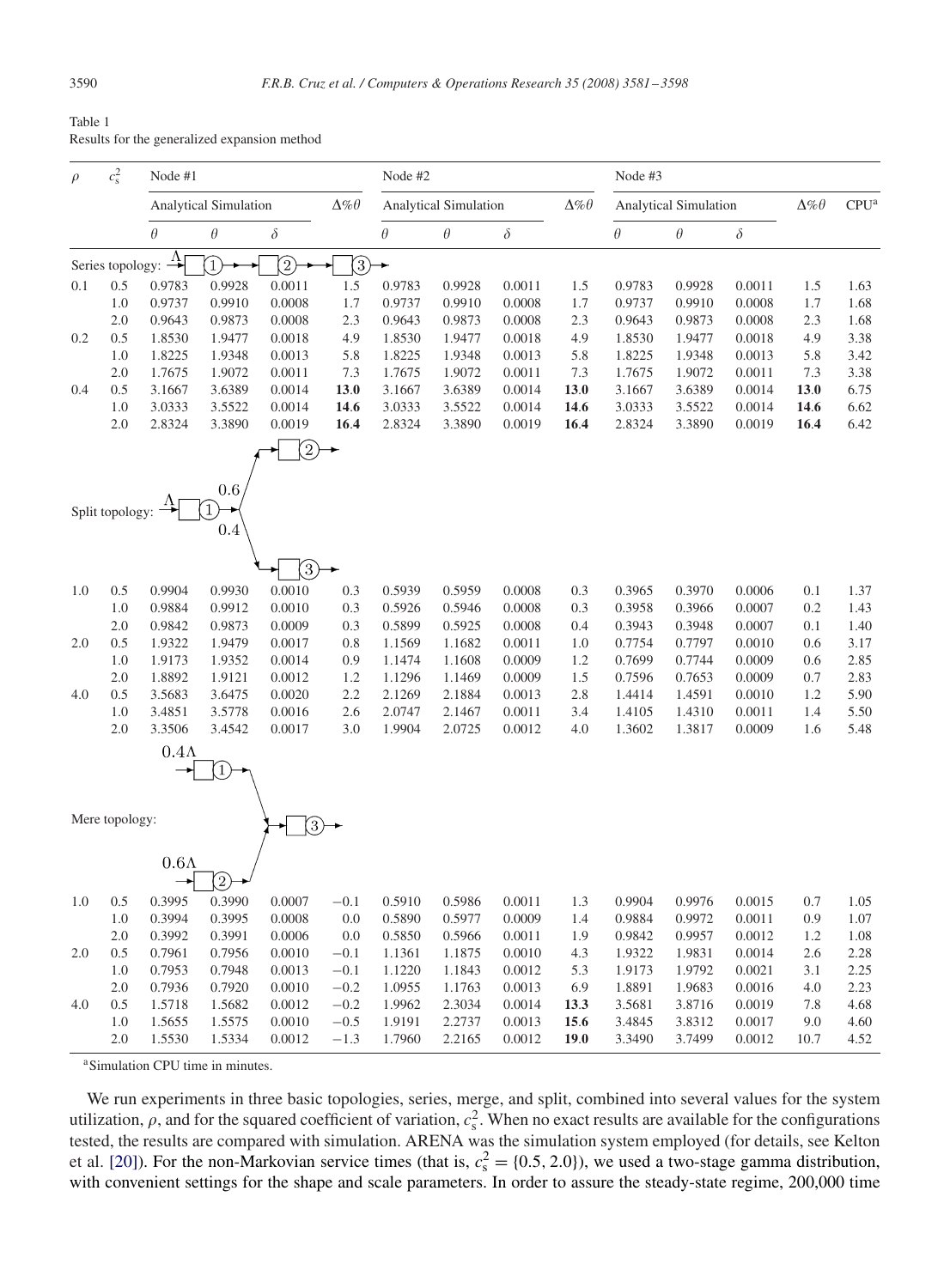units were used as the simulation times with a warm-up period of 2000 time units. The simulation results presented are the averages over 20 replications, to get reduced mean standard errors. Slightly longer and shorter simulations and replications were tested but the results (not shown) did not change significantly.

[Table 1](#page-9-0) presents the results for the experiments, obtained from a PC Pentium(R) 4 CPU 3.00 GHz, 960 MB RAM running the Microsoft(R) Windows XP. In the column labeled 'analytical', we give the throughput result from the GEM for each of the cases. We then compare this analytical result with the average result obtained via the simulation. The column  $\delta$  refers to the half-width of the 95% confidence interval. Notice that the Monte Carlo errors were quite small. Also included in these tables is the % deviation for the analytical results on the throughput, column  $\Delta\% \theta$ , from which we can see that the analytical results may be quite far away from the simulation (exact) results (see results in boldface in [Table 1\)](#page-9-0). Mainly the results from this GEM implementation get worse as the system gets overloaded. Notice that for the split topology the results are quite good, because the flow in excess is rejected right away in the first node being then divided into two nodes with equal service rate. It appears that the quality of the approximations is mainly dependent on the squared coefficient of variation of the service time. In fact, the % deviation finds its highest values with the highest  $c_s^2$ .

Concluding, from the simulation CPU times reported for a single evaluation of the performance measures for the queueing networks, it is apparent that simulation-based techniques may not be quite effective for optimization purposes of these queueing networks, unless the system is very small, because typically hundreds or thousands of performance evaluations may be required for the optimization algorithms. On the other hand, the analytical results are shown to be quite reliable and satisfactory. Additionally, as this new implementation of the GEM is primarily for optimization purposes, we should not worry too much about high deviations under overloaded traffic.

## **5. Buffer allocation algorithm**

## *5.1. A Lagrangian relaxation approach*

The optimization problem that will be examined here is given by Eqs.  $(1)$ – $(3)$ . In the formulation,  $x_i$  becomes the decision variable under optimization control, that is,  $x_i \equiv K$ , for the *i*th queue.

A possible way to solve the problem is through Lagrangian relaxation, a technique that consists in relaxing the complicating constraints and including then in the objective function as a penalty. Among the classical references to the Lagrangian relaxation, the article by Fisher [\[22\]](#page-17-0) should be cited. A recently published tutorial about the Lagrangian relaxation by Lemaréchal [\[23\]](#page-17-0) is another reference for the technique. One way to incorporate the throughput constraint is then through a penalty function. Defining a dual variable  $\alpha$  and relaxing the constraint (2), the following penalized problem is given:

$$
L(\alpha) = \min \left[ \sum_{i=1}^{N} x_i + \alpha \underbrace{(\Theta^{\min} - \Theta(\mathbf{x}))}_{\leq 0} \right]
$$
\n(13)

s.t.

 $x_i \in \mathbb{N}, \quad \forall i,$ 

 $\alpha \geqslant 0$ .

Note that for any feasible vector **x**—that is, a vector **x** for which the constraints (2) and (3) hold—the term  $\alpha(\Theta^{\min} - \Theta)$  $\Theta(x)$ ) must be non-positive and will be a penalty of the objective function related to the difference between the threshold throughput,  $\Theta^{\min}$ , and the effective throughput,  $\Theta(x)$ . Thus, it follows that  $L(\alpha) \leq Z$ , that is,  $L(\alpha)$  is an inferior limit for  $Z$ , the optimal solution for the BAP, since removing the constraint  $(2)$  cannot increase the optimal value  $Z$  (for a detailed discussion on this issue, the reader is referred to the article by Fisher [\[22\]\)](#page-17-0).

As a way to approximately solve the BAP we propose to set the threshold throughput  $\Theta^{\min}$  exactly to the total external arrival rate  $\Lambda$ , which will then serve as the input to the performance evaluation algorithm, described in the earlier section, which will compute the corresponding throughput  $\Theta(x)$ . Thus, under the assumption that the threshold throughput  $\Theta^{\min}$  is exactly the total external arrival rate  $\Lambda$ , the best (highest) possible inferior limit is given by Theorem 1.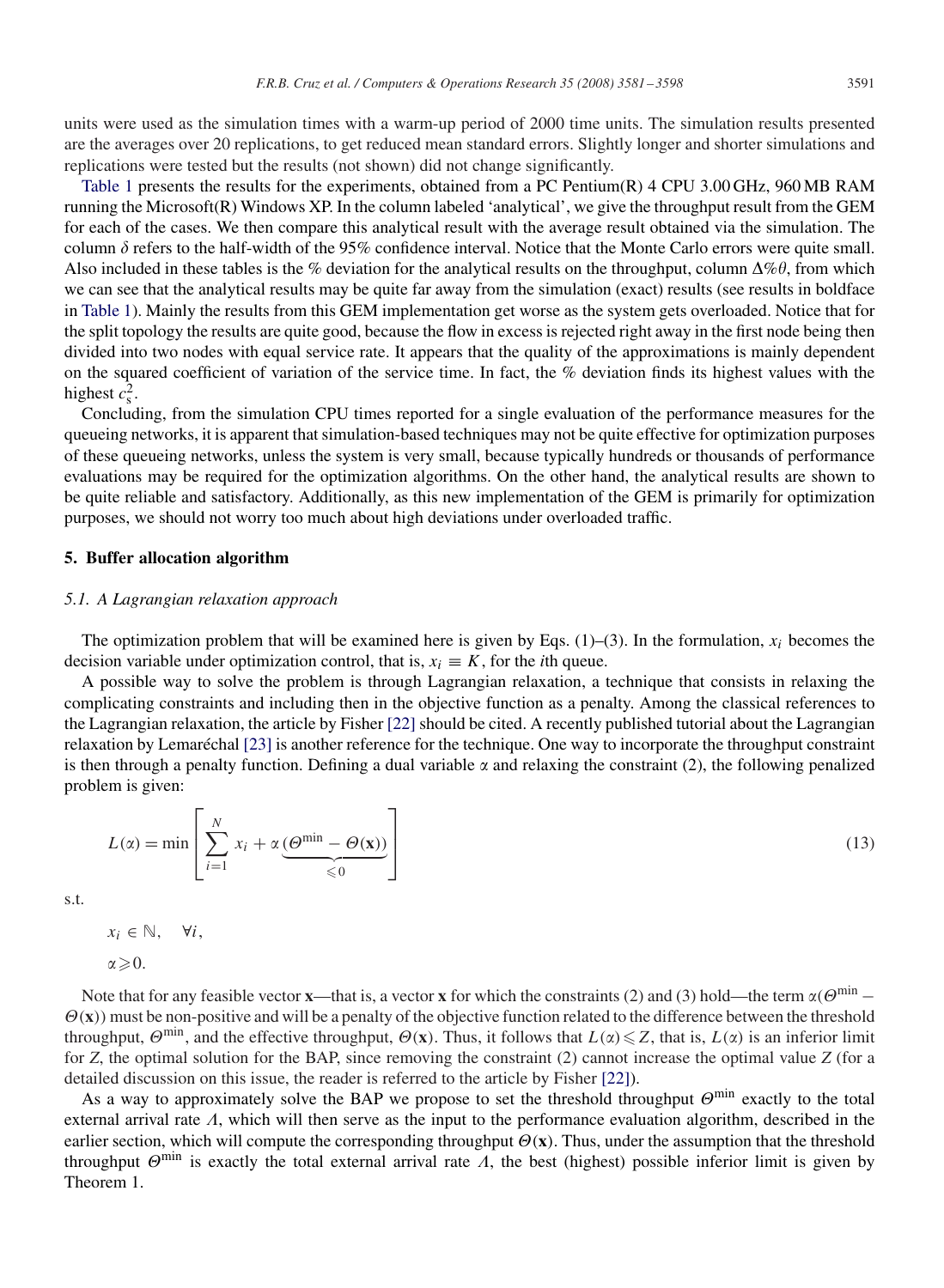

Fig. 7. Throughput versus buffer size.



Fig. 8. Lagrangian function  $L(\alpha)$ .

**Theorem 1.** If  $\Theta^{\min}$  is exactly the total external arrival rate  $\Lambda$ , then the highest inferior limit,  $L(\alpha^*) = \max_{\alpha \geq 0} L(\alpha)$ , *is achieved for*  $\alpha^* \longrightarrow \infty$ .

**Proof.** It follows from  $\Theta(x)$  being a non-decreasing function of **x**, as it is seen in Fig. 7, and also from the Lagrangian function,  $L(\alpha)$ , which is the minimum of linear functions of  $\alpha$ ,

$$
L(\alpha) = \min \left( \sum_{\substack{i=1 \text{intercept}}}^{N} x_i + \alpha \underbrace{(\Theta^{\min} - \Theta(\mathbf{x}))}_{\text{intercept}} \right),
$$

with non-negative intercepts and non-negative slopes with

$$
\lim_{\mathbf{x}\to\infty}(\Theta^{\min}-\Theta(\mathbf{x}))=0,
$$

which results in a non-decreasing convex envelopment, as it is seen in Fig. 8.  $\Box$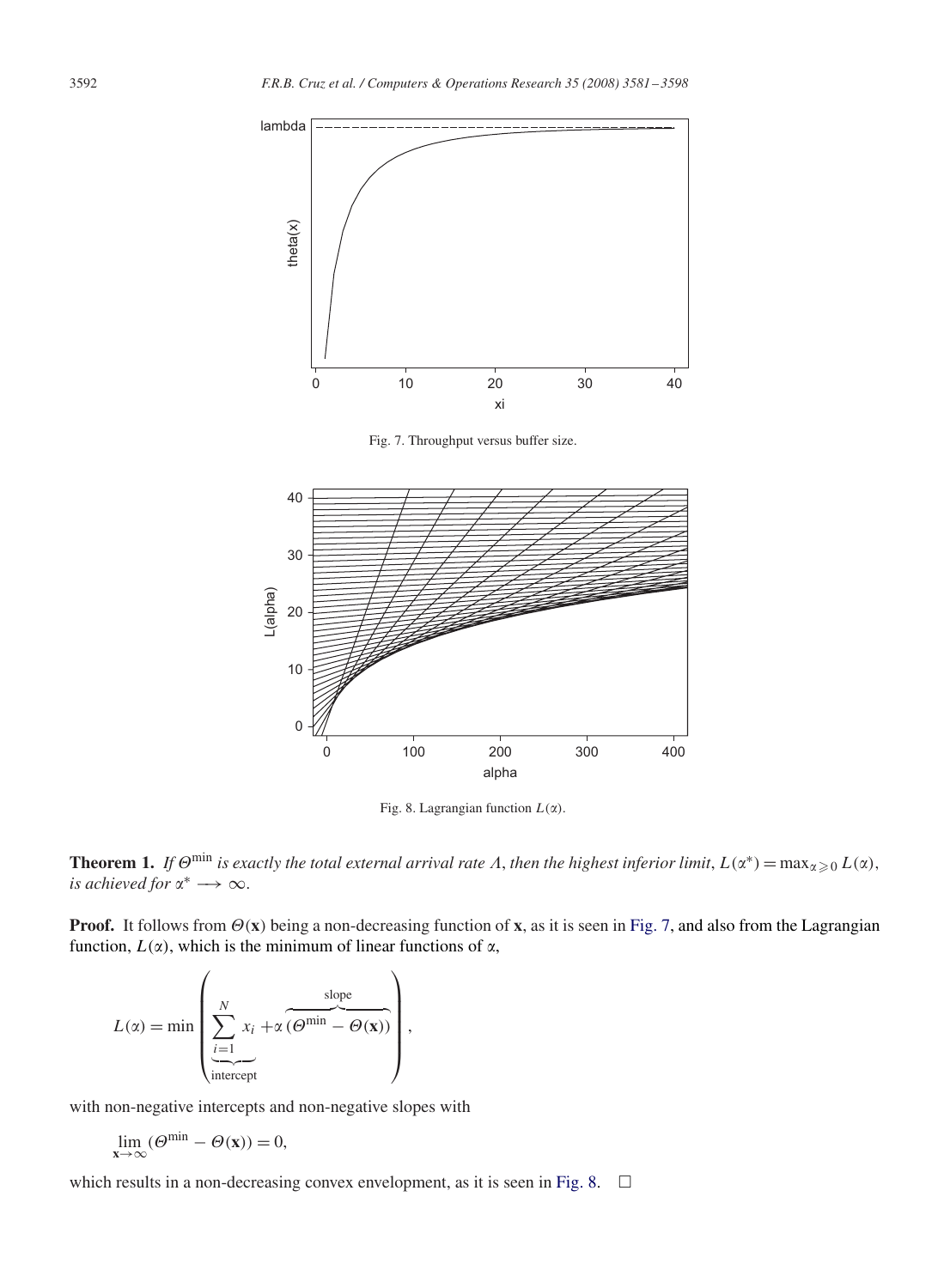```
algorithm
read G(V, A, P), \Lambda, \mu, c_s^2, \mathbf{x}^{(0)}\mathbf{x}^{(\text{opt})} \leftarrow \mathbf{x}^{(0)}repeat
      \mathbf{x}^{(1)} \leftarrow \mathbf{x}^{(\text{opt})}for i=1 until n do
            \text{}/\text{*} unidirectional search \text{*}/\mathbf{x}^{(i+1)} \leftarrow \arg\min_{i \in \mathbb{N}} f(\mathbf{x}^{(i)} + j\mathbf{e}^{(i)})end for
       if f(\mathbf{x}^{(n+1)}) < f(\mathbf{x}^{(1)}) then
           \mathbf{x}^{(\text{opt})} \leftarrow \mathbf{x}^{(n+1)}end if
 until \|\mathbf{x}^{\text{(opt)}} - \mathbf{x}^{(1)}\| < \epsilonwrite \mathbf{x}^{\text{(opt)}}end algorithm
```
Fig. 9. Algorithm for optimal buffer allocation.

The best Lagrangian multiplier  $\alpha$ , as defined by Theorem 1, is not practical because one would need that

 $(\Theta^{\min} - \Theta(\mathbf{x})) = 0,$ 

which yields  $x_i \to \infty$ ,  $\forall i$ . On the other hand, if a small difference, say  $(\Theta^{\min} - \Theta(\mathbf{x})) = \varepsilon$ , is acceptable, it must hold that

$$
\alpha(\Theta^{\min}-\Theta(\mathbf{x}))\leqslant 1,
$$

because, otherwise, it would be better to spend one more unity of buffer space to some *i*th queue,  $x_i$ , to increase  $\Theta(\mathbf{x})$ (remind that  $\Theta(\mathbf{x})$  is a non-decreasing function of **x**). Thus, it is possible to define a corresponding  $\alpha_{\varepsilon}$  as follows:

$$
\alpha_\varepsilon \leqslant \frac{1}{(\varTheta^{\min}-\varTheta(\mathbf{x}))},
$$

which, assuming  $(\Theta^{\min} - \Theta(\mathbf{x})) \leq 10^{-3}$ , yields  $\alpha_{\varepsilon} = 10^3$ .

# *5.2. Search algorithm*

The Lagrangian relaxation of the BAP,  $L(\alpha)$ , plus an additional relaxation of the integrality constraints for  $x_i$ , is a classical unconstrained optimization problem. Among all possible algorithms to solve the BAP, a derivative free search algorithm was used, which is shown in Fig. 9, for its simplicity, and also efficiency, as it will be seen.

The algorithm starts by reading the inputs, that is, the number of vertexes in the networks, V , the number of arcs, *A*, the routing matrix  $P \equiv [p(i,j)]$ , which defines the probabilities of an entity to choose one or another path. Also read are the vector of external arrival rates,  $\Lambda$ , service rates,  $\mu$ , squared coefficient of variation of service rates,  $c_s^2$ , and an initial buffer allocation vector,  $\mathbf{x}^{(0)}$ . With these values, the algorithm takes the objective function

$$
f(\mathbf{x}) = \sum_{i=1}^{N} x_i + \alpha(\Theta^{\min} - \Theta(\mathbf{x})),
$$

which is optimized only in relation to the first coordinate of vector **x**, keeping fixed the remaining coordinates. The process is repeated for the second coordinate and so on, until the last coordinate is reached. A completely new vector  $\mathbf{x}^{(n+1)}$  is obtained and compared with the previous vector  $\mathbf{x}^{(1)}$ . If the Euclidean distance between these two vectors is less than a pre-specified value  $\varepsilon$ , the algorithm stops. Otherwise, the whole process keeps running until the convergence is reached. Actually, the algorithm is a classical derivative-free direct search method.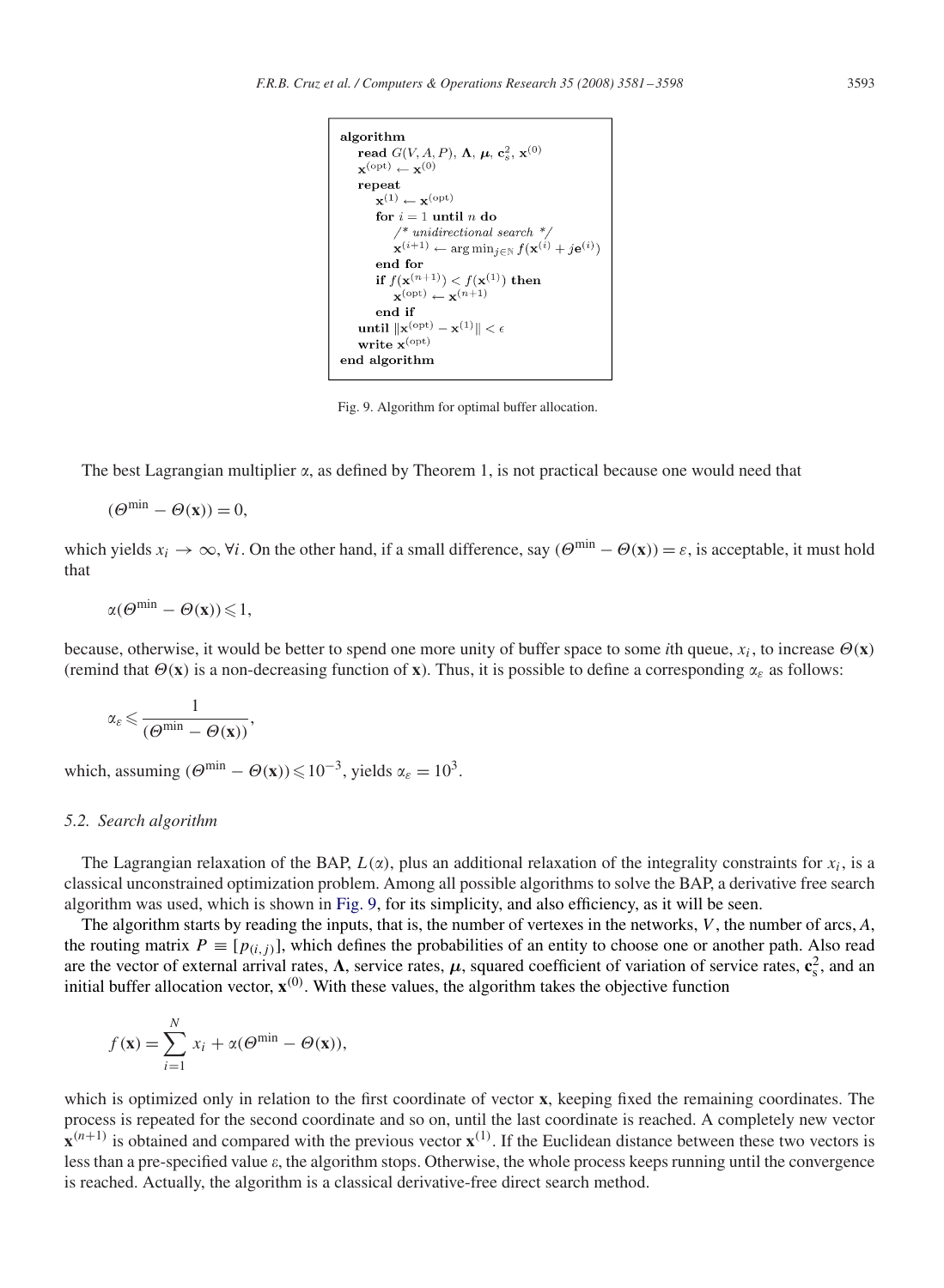# **6. Experimental results**

All algorithms were implemented in FORTRAN, taking advantage of the subroutines already developed for similar problems [1,19] and are available upon request. The experiments were run for tandem, split, and merge queues, as presented in Fig. 10.



Fig. 10. Topologies tested.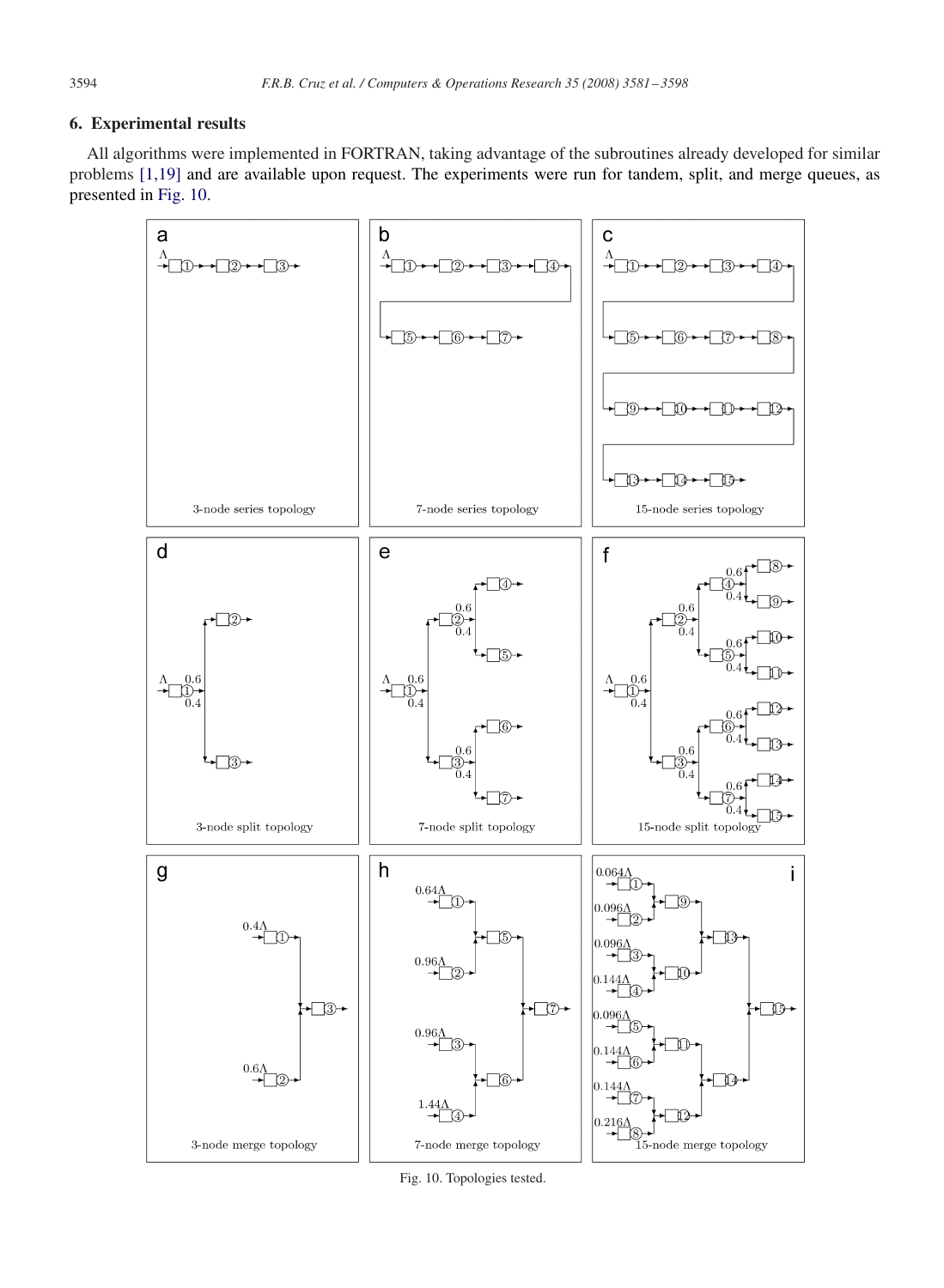<span id="page-14-0"></span>The arrival rates considered were  $A = \Theta^{\min} = \{1.0, 2.0, 4.0\}$ , the service rates,  $\mu_i = 10.0$ ,  $\forall i$ , resulting in a system utilization  $\rho = \{0.1, 0.2, 0.4\}$ , combined with several values for the squared coefficient of variation,  $c_s^2 = \{0.5, 1.0, 2.0\}$ , and number of nodes,  $|V| = \{3, 7, 15\}$ . The results are presented in Table 2.

From Table 2, it is seen that the pattern found in the small networks essentially becomes the pattern for the large networks. Also, the optimal allocation clearly depends on the coefficient of variation,  $c_s^2$ . The results make sense, are stable, and are symmetrical for the split and merge topologies. Note that the buffer allocation is uniform across the series topology. This type of result is similar to the uniform buffer allocation results of De Kok [\[24\]](#page-17-0) but the well-known bowl phenomenon [\[25\]](#page-17-0) was not obtained here. It turns out that the bowl phenomenon is only present in optimal buffer allocations constrained to a maximal number of total buffer allocated, as, for instance, in the model presented in the article by Hiller and So [\[25\].](#page-17-0)

In order to see how close to optimal the generated patterns are, it is interesting to compare these results with simulation. Experiments with ARENA with 200,000 time units, 2000 time units warm-up and 20 replications were found to yield fairly stable results and short 95% confidence intervals. For all the non-exponential service times, a two-stage gamma distribution was used to capture the general service times with non-unit  $c_s^2$ . The results for some of the series queues are seen in [Table 3.](#page-15-0)

The result for a three-node series topology was analyzed in more detail. Note that the best solutions correspond closely to the lowest  $L(\alpha)$  (see [Table 3,](#page-15-0) in boldface). The general conclusion is that optimization algorithm tends to

| Table 2                   |  |
|---------------------------|--|
| Buffer allocation results |  |
|                           |  |

| <b>Butter</b> allocation results |               |                |                           |                                                  |  |  |  |  |
|----------------------------------|---------------|----------------|---------------------------|--------------------------------------------------|--|--|--|--|
| $\rho$                           | V             | $\mathfrak{Z}$ | $\tau$                    | 15                                               |  |  |  |  |
|                                  | $c_{\rm s}^2$ | K              | K                         | K                                                |  |  |  |  |
| Series topology                  |               |                |                           |                                                  |  |  |  |  |
| 0.1                              | 0.5           | $(3\ 3\ 3)^a$  | $(3\;3\;3\;3\;3\;3\;3)$   |                                                  |  |  |  |  |
|                                  | 1.0           | (333)          | $(3\;3\;3\;3\;3\;3\;3)$   |                                                  |  |  |  |  |
|                                  | 2.0           | (444)          | (4444444)                 | (444444444444444)                                |  |  |  |  |
| 0.2                              | 0.5           | (555)          | $(5\;5\;5\;5\;5\;5\;5)$   |                                                  |  |  |  |  |
|                                  | 1.0           | (5 5 5)        | $(5\;5\;5\;5\;5\;5\;5)^a$ |                                                  |  |  |  |  |
|                                  | 2.0           | (666)          | (6666666)                 | (66666666666666)                                 |  |  |  |  |
| 0.4                              | 0.5           | (777)          | (7777777)                 | (77777777777777)                                 |  |  |  |  |
|                                  | 1.0           | (888)          | (8888888)                 | (88888888888888)                                 |  |  |  |  |
|                                  | 2.0           | (10 10 10)     | (10 10 10 10 10 10 10)    |                                                  |  |  |  |  |
| Split topology                   |               |                |                           |                                                  |  |  |  |  |
| 0.1                              | 0.5           | (332)          | (3322222)                 | (3322222221211)                                  |  |  |  |  |
|                                  | 1.0           | (332)          | (332222)                  | (33222222221211)                                 |  |  |  |  |
|                                  | 2.0           | (432)          | (432222)                  | (4322222221211)                                  |  |  |  |  |
| 0.2                              | 0.5           | (543)          | (5433222)                 | (54332222222222)                                 |  |  |  |  |
|                                  | 1.0           | (543)          | (5433332)                 | (54332222222222)                                 |  |  |  |  |
|                                  | 2.0           | (643)          | (6433332)                 | (643333222222222)                                |  |  |  |  |
| 0.4                              | 0.5           | (754)          | (7544333)                 | (754433333323222)                                |  |  |  |  |
|                                  | 1.0           | (864)          | (8644333)                 | (8 6 4 4 3 3 3 3 3 3 2 3 2 2 2)                  |  |  |  |  |
|                                  | 2.0           | (1065)         | (10655443)                | $(10\;6\;5\;5\;4\;4\;3\;3\;3\;3\;2\;3\;2\;2\;2)$ |  |  |  |  |
| Merge topology                   |               |                |                           |                                                  |  |  |  |  |
| 0.1                              | 0.5           | (233)          | (2 2 2 2 2 3 3)           | (1 1 1 2 1 2 2 2 2 2 2 2 2 3 3)                  |  |  |  |  |
|                                  | 1.0           | (233)          | (2 2 2 2 2 3 3)           | $(1\ 1\ 1\ 2\ 1\ 2\ 2\ 2\ 2\ 2\ 2\ 2\ 3\ 3)$     |  |  |  |  |
|                                  | 2.0           | (234)          | (2 2 2 2 2 3 4)           | $(1\ 1\ 1\ 2\ 1\ 2\ 2\ 2\ 2\ 2\ 2\ 2\ 3\ 4)$     |  |  |  |  |
| 0.2                              | 0.5           | (345)          | $(2\ 2\ 2\ 3\ 3\ 4\ 5)$   | (2 2 2 2 2 2 2 2 2 2 2 3 3 4 5)                  |  |  |  |  |
|                                  | 1.0           | (345)          | $(2\ 2\ 3\ 3\ 3\ 4\ 5)$   | (2 2 2 2 2 2 2 2 2 2 2 3 3 4 5)                  |  |  |  |  |
|                                  | 2.0           | (346)          | $(2\;3\;3\;3\;3\;4\;6)$   | (2 2 2 2 2 2 2 2 2 3 3 3 3 4 6)                  |  |  |  |  |
| 0.4                              | 0.5           | (457)          | $(3\;3\;3\;4\;4\;5\;7)$   | (2 2 2 3 2 3 3 3 3 3 3 4 4 5 7)                  |  |  |  |  |
|                                  | 1.0           | (468)          | $(3\;3\;3\;4\;4\;6\;8)$   | $(2\ 2\ 2\ 3\ 2\ 3\ 3\ 3\ 3\ 3\ 4\ 4\ 6\ 8)$     |  |  |  |  |
|                                  | 2.0           | (5 6 10)       | (34455610)                | $(2\ 2\ 2\ 3\ 2\ 3\ 3\ 3\ 3\ 4\ 4\ 5\ 5\ 6\ 10)$ |  |  |  |  |
|                                  |               |                |                           |                                                  |  |  |  |  |

aEarmarked experiments checked by simulation (see [Table 3\)](#page-15-0).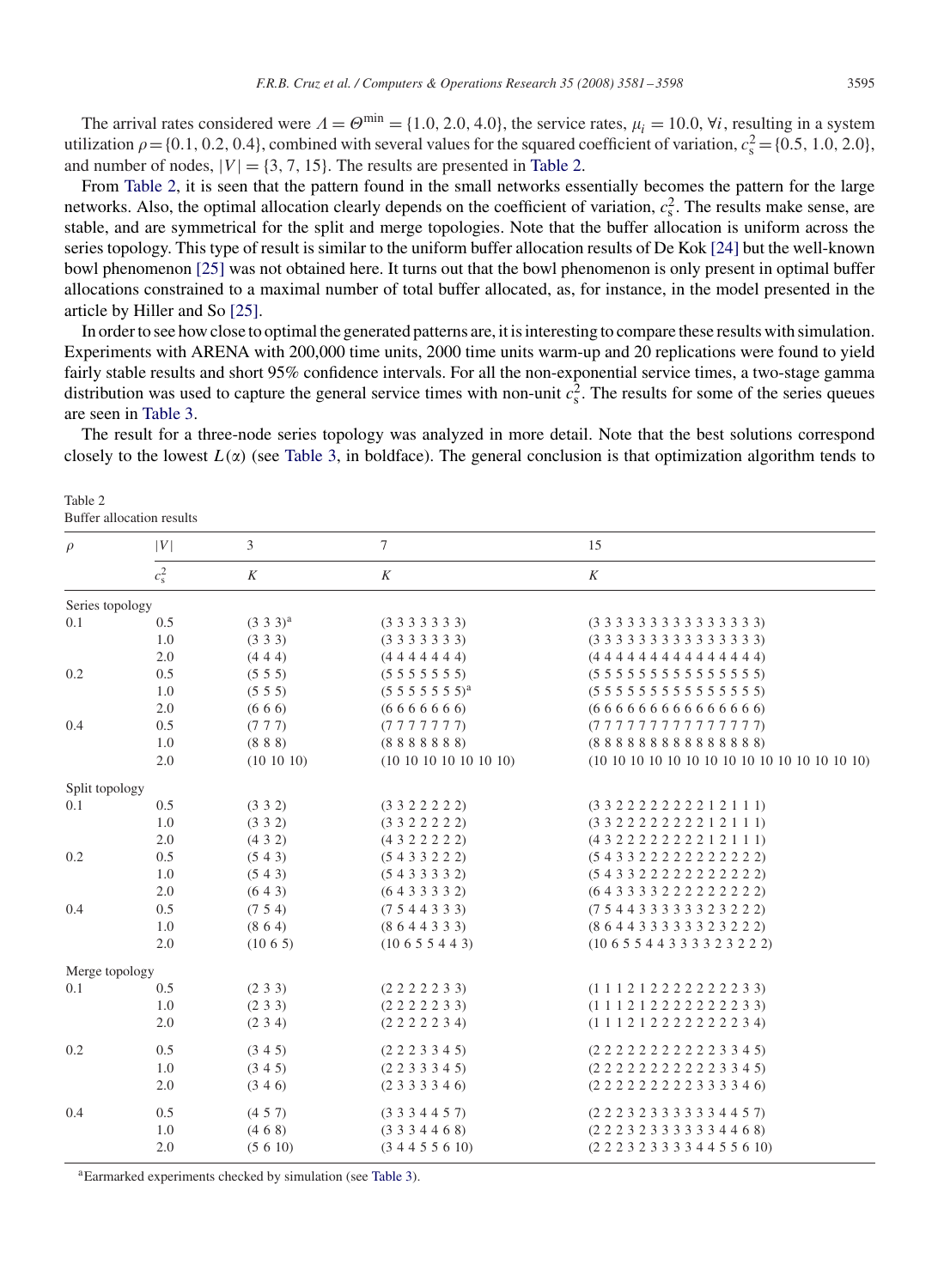<span id="page-15-0"></span>

| Table 3                              |  |
|--------------------------------------|--|
| Simulation results for tandem queues |  |

| $\Lambda$ | $c_{\rm s}^2$ | V      | $\mathbf X$             | $\Theta(\mathbf{x})$ |          | $L(\alpha)$        | CPU <sup>a</sup> |
|-----------|---------------|--------|-------------------------|----------------------|----------|--------------------|------------------|
|           |               |        |                         | Average              | $\delta$ |                    |                  |
| 1.0       | 0.5           | 3      | (2 2 2)                 | 0.9928               | 0.0011   | 13.19              | 1.68             |
|           |               |        | (2 2 3)                 | 0.9928               | 0.0011   | 14.18              | 1.67             |
|           |               |        | (233)                   | 0.9928               | 0.0011   | 15.17              | 1.68             |
|           |               |        | (333)                   | 0.9994               | 0.0012   | $9.59^{b,c}$       | 1.47             |
|           |               |        | (334)                   | 0.9999               | 0.0009   | 10.07              | 1.70             |
|           |               |        | (344)                   | 1.0000               | 0.0009   | 11.00              | 1.70             |
|           |               |        | (444)                   | 1.0000               | 0.0013   | 12.00              | 1.70             |
| 2.0       | 1.0           | $\tau$ | $(3\;3\;3\;3\;3\;3\;3)$ | 1.9861               | 0.0014   | 34.90              | 7.27             |
|           |               |        | (4444444)               | 1.9966               | 0.0010   | 31.40 <sup>b</sup> | 7.28             |
|           |               |        | (5555555)               | 1.9994               | 0.0013   | $35.60^\circ$      | 7.28             |
|           |               |        | (6666666)               | 1.9996               | 0.0016   | 42.40              | 7.30             |
|           |               |        | (777777)                | 2.0001               | 0.0021   | 48.90              | 7.65             |

aCPU time for simulation in ARENA in minutes.

**b**Best solution via simulation.

<sup>c</sup>Best solution via optimization algorithm.



Fig. 11. Running times in function of the topology and number of nodes.

allocate more space than necessary to ensure the desired performance. Also noticeable is that the CPU time for the simulations grows quickly as the number of node in the network increases indicating that the simulation may not be the most efficient tool for optimizing but it is certainly useful for assessing the quality of solutions via other methods.

As a final note on the computational performance of the algorithm, it is important to know how it will behave with small changes in the input. The running times, in seconds, for the cases studied in [Table 2](#page-14-0) are presented in Fig. 11, reporting boxplots in function of the topology and the number of nodes in the network.

The running times seem to be independent of the topology but they certainly will increase with the number of nodes. This increase, although not too drastic, is followed by an increase in the variability, which indicates that the running times may be less predictable for large networks.

## **7. Summary and conclusions**

One major difficulty in dealing with the buffer allocation problem (BAP), in general, and for  $M/G/1/K$  queues, in particular, is to find good approximations for the performance measures of interest. The BAP is much more difficult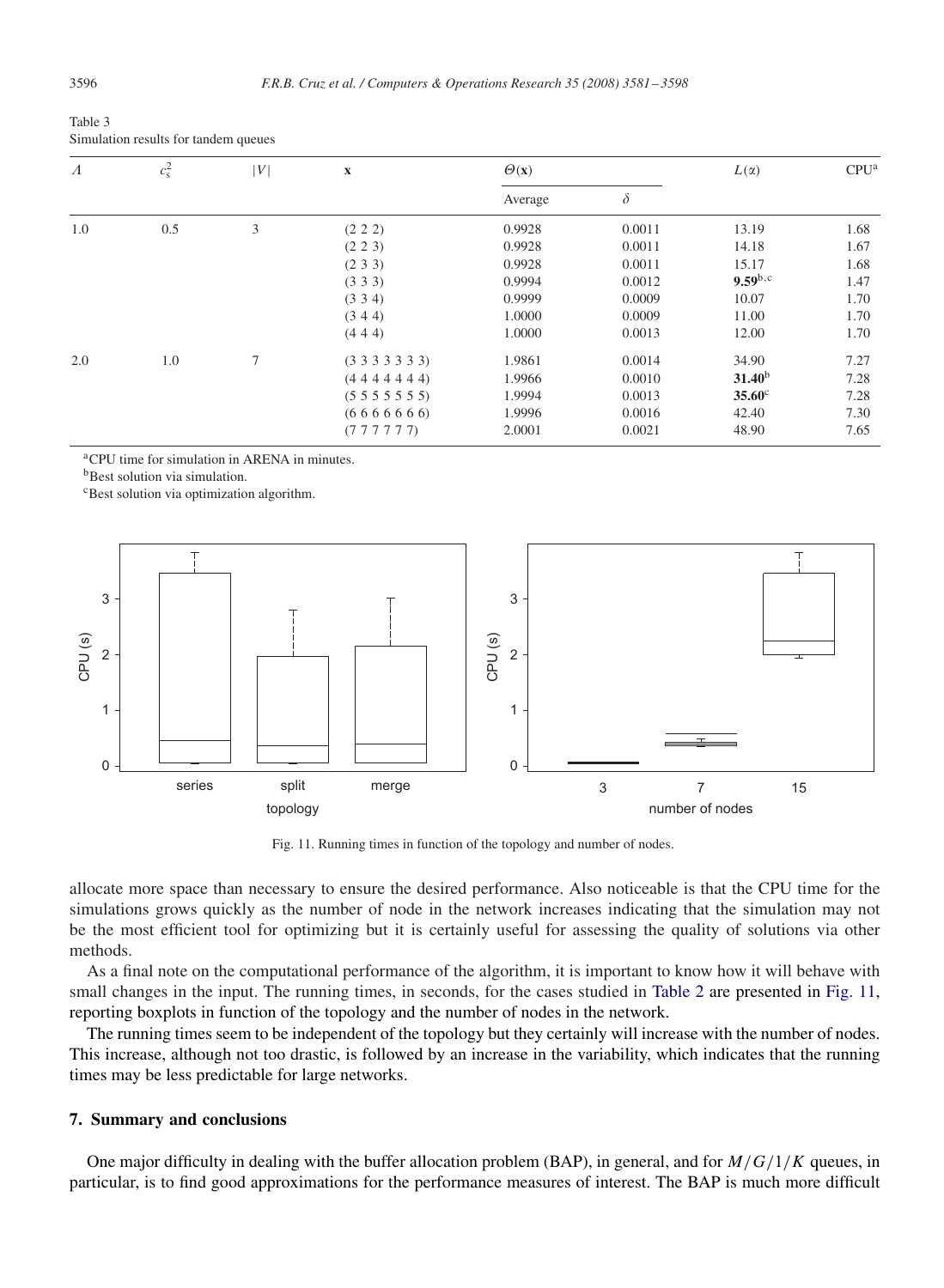<span id="page-16-0"></span>when queues are configured in networks, in which blocking after service frequently occurs. In this paper, some of the most effective approximations for the blocking probability, a crucial performance measure for the BAP treated here, were extensively compared. The approximation by MacGregor Smith [19] seemed to be the most accurate for the cases tested and was used here to solve the BAP.

The algorithm proposed is based on a Lagrangian relaxation, a technique that has been proved efficient in solving optimization problems with complicated constraints. The Lagrangian relaxation enables one to avoid hard optimization formulations by relaxing complicating constraints and including then into the objective function as a penalty. Important properties of the relaxed problem were derived, which made possible the development of a search algorithm, considerably simpler than the algorithm previously published for the same problem by MacGregor Smith [1]. In comparison with the exact simulation results, the algorithm seemed to produce very fast and accurate solutions and can be used in the design of production systems.

Topics for future research in the area include extensions to systems that have loops, such as systems with captive pallets and fixtures. Also of interest is the study of algorithms for multi-server general service time queueing networks.

# **Acknowledgments**

The research of prof. Frederico Cruz has been partially funded by the CNPq (*Conselho Nacional de Desenvolvimento Científico e Tecnológico*) of the Ministry for Science and Technology of Brazil, Grants 201046/1994-6, 301809/1996- 8, 307702/2004-9, 472066/2004-8, and 472877/2006-2, by the FAPEMIG (*Fundação de Amparo à Pesquisa do Estado de Minas Gerais*), Grants CEX-289/98 and CEX-855/98, and PRPq-UFMG, Grant 4081-UFMG/RTR/FUNDO/ PRPq/99.

## **References**

- [1] MacGregor Smith J, Cruz FRB. The buffer allocation problem for general finite buffer queueing networks. IIE Transactions on Design & Manufacturing 2005;37(4):343–65.
- [2] Cruz FRB, MacGregor Smith J. Approximate analysis of  $M/G/c/c$  state-dependent queueing networks. Computers & Operations Research 2007;34(8):2332–44.
- [3] Kimura T. Optimal buffer design of an M/G/s queue with finite capacity. Communications in Statistics-Stochastic Models 1996;12(1): 165–80.
- [4] Soyster AL, Schmidt JW, Rohrer MW. Allocation of buffer capacities for a class of fixed cycle production lines. AIIE Transactions 1979;11(2): 140–6.
- [5] Baker KR, Powell S, Pyke D. Buffered and unbuffered assembly systems with variable processing times. Journal of Manufacturing and Operations Management 1990;3:200–23.
- [6] Spinellis D, Papadopoulos CT, MacGregor Smith J. Large production line optimization using simulated annealing. International Journal of Production Research 2000;38(3):509–41.
- [7] Kubat P, Sumita U. Buffers and backup machines in automatic transfer lines. International Journal of Production Research 1985;23(6): 1259–80.
- [8] Yamashita H, Altiok T. Buffer capacity allocation for a desired throughput in production lines. IIE Transactions 1998;30(10):883–92.
- [9] Yamashita H, Onvural R. Allocation of buffer capacities in queueing networks with arbitrary topologies. Annals of Operations Research 1994;48:313–32.
- [10] Altiok T, Stidham S. The allocation of interstage buffer capacities in production lines. IIE Transactions 1983;15:251–61.
- [11] Hillier FS, So KC. The effect of the coefficient of variation of operation times on the allocation of storage space in production line systems. IIE Transactions 1991;23(2):198–206.
- [12] MacGregor Smith J, Chikhale N. Buffer allocation for a class of nonlinear stochastic knapsack problems. Annals of Operations Research 1995;58:323–60.
- [13] MacGregor Smith J, Daskalaki S. Buffer space allocation in automated assembly lines. Operations Research 1988;36(2):343–58.
- [14] Gross D, Harris CM. Fundamentals of queueing theory. 3rd ed, New York: Wiley; 1998.
- [15] Springer MC, Makens PK. Queueing models for performance analysis: selection of single station models. European Journal of Operational Research 1992;58(1):123–45.
- [16] Gelenbe E. On approximate computer system models. Journal of the ACM 1975;22(2):261–9.
- [17] Tijms HC. Stochastic modeling and analysis: a computational approach. New York: Wiley; 1986.
- [18] Kimura T. A transform-free approximation for the finite capacity  $M/G/s$  queue. Operations Research 1996;44(6):984–8.
- [19] MacGregor Smith J. M/G/c/k blocking probability models and system performance. Performance Evaluation 2002;52:237–67.
- [20] Kelton D, Sadowski RP, Sadowski DA. Simulation with ARENA. New York, NY: McGraw-Hill College Division; 2001.
- [21] Kerbache L, MacGregor Smith J. Multi-objective routing within large scale facilities using open finite queueing networks. European Journal of Operational Research 2000;121(1):105–23.